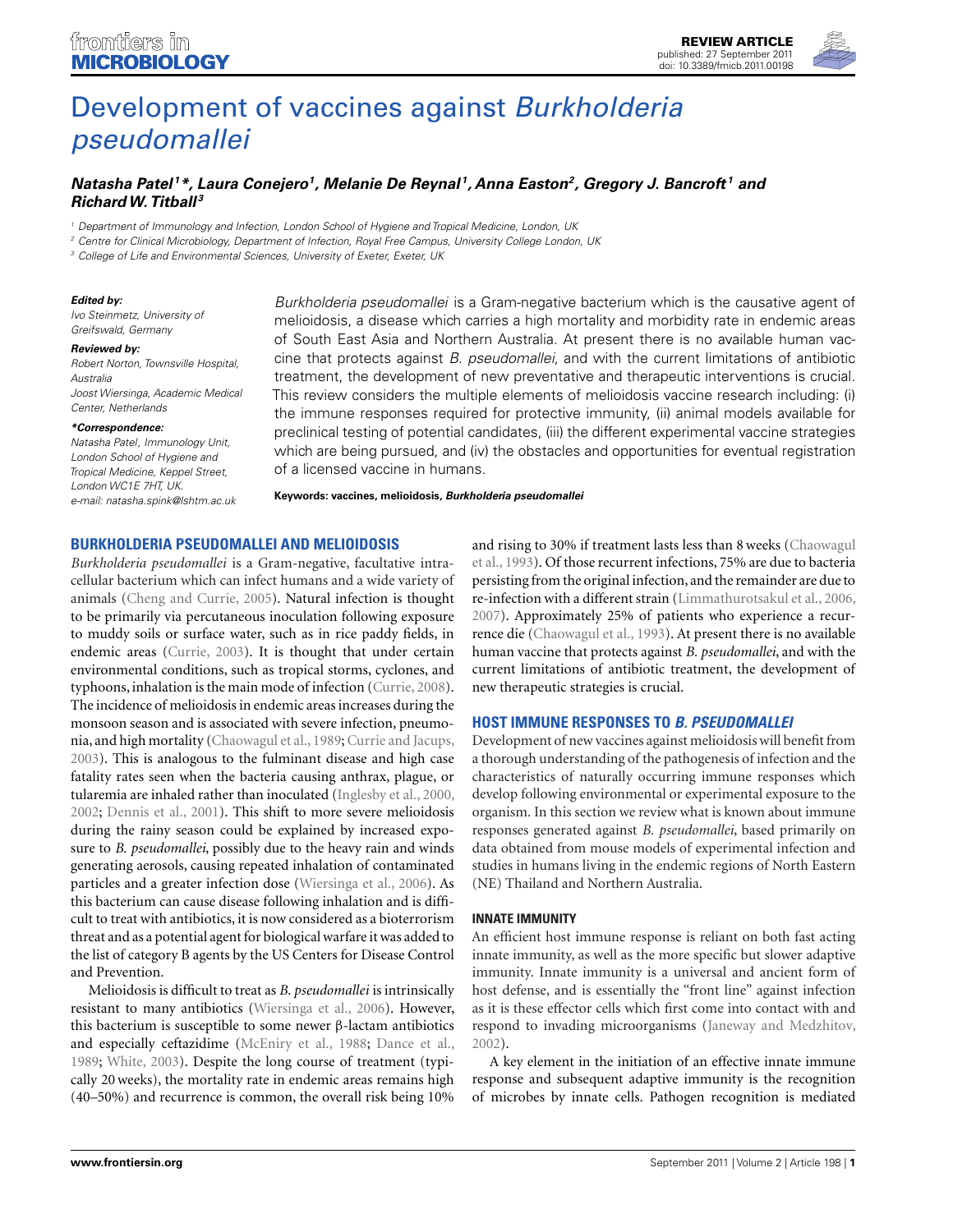by pattern recognition receptors (PRRs) located on or within host cells, which bind to pathogen associated molecular patterns (PAMPs) expressed by microorganisms [\(Akira et al., 2006\)](#page-10-0). A large family of well characterized PRRs are the toll-like receptors (TLRs; [Akira et al.](#page-10-0), [2006](#page-10-0)). *B. pseudomallei* expresses a number of potential PAMPs including, lipopolysaccharide (LPS), lipid-A, peptidoglycan, flagellin, type III secretion system (TTSS), and DNA, which have the potential to be recognized by different TLRs (Wiersinga and van der Poll, [2009\)](#page-14-0). Mice lacking a key TLR adaptor signaling protein (MyD88) are highly susceptible to *B. pseudomallei* infection, partly due to reduced recruitment and activation of neutrophils [\(Wiersinga et al., 2008\)](#page-14-0). TLR4 is thought to be a key molecule in protection against Gram-negative bacteria, given it is the main receptor for LPS [\(Akira et al.](#page-10-0), [2006\)](#page-10-0). However a relatively recent study has shown TLR4 does not contribute to host defense against melioidosis *in vivo* [\(Wiersinga et al.](#page-14-0), [2007b\)](#page-14-0). The LPS from *B. pseudomallei* differs from other Gram-negative bacteria, and is much less inflammatory [\(Matsuura et al., 1996](#page-12-0)), which may contribute to immune evasion. Surprisingly, evidence suggests that *B. pseudomallei* LPS signals via TLR2 as opposed to TLR4, and that this pathway can in fact exacerbate disease in the host [\(Wiersinga et al., 2007b](#page-14-0)). However the mechanism by which TLR2 signaling contributes to *B. pseudomallei* pathogenesis remains to be determined. Furthermore, increased expression of TLR2 and TLR4 can be seen in patients with septic melioidosis [\(Wiersinga et al., 2007b](#page-14-0)). Together this data indicates a protective role for TLR-mediated MyD88-dependent cell signaling, but highlights that dysregulation of TLR-mediated immune responses can result in pathogenesis and contribute to the development of septic melioidosis.

The IFNγ response, especially within the first 24 h of *B. pseudomallei* infection, has proven essential for resistance in mice, as demonstrated by the rapid death of IFNγ KO mice and mice treated with neutralizing monoclonal antibodies (mAb) against IFNγ [\(Santanirand et al.](#page-13-0), [1999;](#page-13-0) [Haque et al.](#page-11-0), [2006a;](#page-11-0) [Wiersinga et al.,](#page-14-0)  $2007c$ ). These studies also showed the IFN $\gamma$ -inducing cytokines IL-12, and to a lesser extent IL-18, are essential for resistance to infection [\(Santanirand et al., 1999](#page-13-0); [Haque et al., 2006a\)](#page-11-0). The cellular source of IFNγ is primarily NK cells and bystander-activated CD8+ T cells [\(Lertmemongkolchai et al., 2001\)](#page-12-0), but these cells do not appear to be crucial in early protection suggesting extensive redundancy in the source of IFNγ [\(Haque et al.](#page-11-0), [2006a\)](#page-11-0). In the absence of NK cells and T cells, up to 5% of the IFNγ response can still be detected and surprisingly this is still sufficient to initially control the infection. This compensation in IFNγ production has been attributed to non-lymphoid cells such as macrophages [\(Haque et al.](#page-11-0), [2006a\)](#page-11-0).

IFNγ activated macrophages contribute to host defense by phagocytosis and killing of microbes via production of reactive oxygen intermediates (ROIs) and reactive nitrogen intermediates (RNIs), as well as cytokine and chemokine production, and antigen-presentation to T cells [\(Taylor et al.](#page-13-0), [2005\)](#page-13-0). *In vivo* studies have provided evidence that macrophages are essential for early control of *B. pseudomallei* in both BALB/c and C57BL/6 mice [\(Breitbach et al., 2006](#page-10-0)). Although several immune evasion strategies have been described including inhibition of iNOS and TNFα production, upregulation of the suppressor of cytokine signaling 3

(SOCS3) and cytokine-inducible Src homology 2-containing protein [\(CIS\), resulting in reduced IFN](#page-14-0)γ signaling (Utaisincharoen et al., [2001](#page-14-0); [Ekchariyawat et al., 2005](#page-11-0)). Furthermore there may be distinct roles for nitric oxide (NO) between mouse strains as BALB/c mice were more susceptible to early infection when NO was inhibited, whereas C57BL/6 iNOS<sup> $-/-$ </sup> mice showed the same disease progression as wild-type controls [\(Breitbach et al., 2006,](#page-10-0) [2011\)](#page-10-0).

Neutrophils or polymorphonuclear leukocytes (PMNLs) are the first cells to arrive at the site of infection and are potent effectors of innate immune responses, both by direct antimicrobial activity and through the induction of inflammatory responses via immuno[-regulatory cytokine and chemokine production \(](#page-13-0)Scapini et al., [2000;](#page-13-0) [Segal, 2004;](#page-13-0) [Martineau et al., 2007\)](#page-12-0). Following intravenous (i.v.) challenge with *B. pseudomallei*, upregulation of the neutrophil chemokines CXCL1 (KC) and CXCL2 (MIP-2) can be detected in mouse spleen and liver tissues, coinciding with neutrophil infiltration to the site of infection [\(Barnes et al.,](#page-10-0) [2001\)](#page-10-0). *In vivo* depletion of these cells using neutralizing mAb, resulted in exacerbated disease mortality as mice were unable to control bacterial burdens compared to untreated mice, suggesting an essential role for neutrophils in early resistance to experimental pulmonary *B. pseudomallei* infection [\(Easton et al., 2007](#page-11-0)). Neutrophils are a major source of ROIs, and this is the principle microbicidal mechanism employed by these cells. There is evidence to suggest ROIs may contribute to resistance as mice lacking NADPH oxidase, an important enzyme in the generation of ROIs, were more susceptible to *B. pseudomallei* infection [\(Breitbach et al.](#page-10-0), [2006\)](#page-10-0). Conversely, *in vitro s*tudies have demonstrated conflicting abilities of isolated human PMNLs to kill *B. pseudomallei* [\(Egan and Gordon](#page-11-0), [1996](#page-11-0); [Chanchamroen et al.,](#page-10-0) [2009\)](#page-10-0).

Overall the literature involving neutrophils in human melioidosis is limited. Biopsies from melioidosis patients revealed necrotic lesions with extensive neutrophil infiltration and higher numbers of neutrophils have been detected in peripheral blood samples from melioidosi[s patients compared to healthy controls \(](#page-13-0)Piggott and Hochholzer, [1970](#page-13-0); [Wong et al.](#page-14-0), [1995](#page-14-0); [Ramsay et al., 2002](#page-13-0)). In accordance with this, expression of the human neutrophil chemokine CXCL8 (IL-8) is induced following the infection of human cells with *B. pseudomallei* and serum levels of IL-8 may be an i[ndicator of poor prognosis in human melioidosis \(](#page-11-0)Friedland et al., [1992;](#page-11-0) [Utaisincharoen et al., 2004;](#page-14-0) [Hii et al., 2008\)](#page-12-0). Defective neutrophil function has been linked to the increased susceptibility seen in diabetic patients, a prominent risk factor of melioidosis, highlighting the importance of these cells in resistance to disease [\(Chanchamroen et al.](#page-10-0), [2009](#page-10-0)). Furthermore, melioidosis has been reported in chronic granulomatous disease (CGD) patients, a condition characterized by defective NADPH oxidase [\(Dorman et al.,](#page-11-0) [1998;](#page-11-0) [Renella et al., 2006](#page-13-0)).

From these studies it is clear that early control of *B. pseudomallei* infection is paramount for survival, however the underlying mechanisms of innate protection remain unclear. Considering the important interactions between the innate and adaptive immune systems, further understanding of innate resistance will be beneficial to the development of therapeutic agents against *B. pseudomallei*.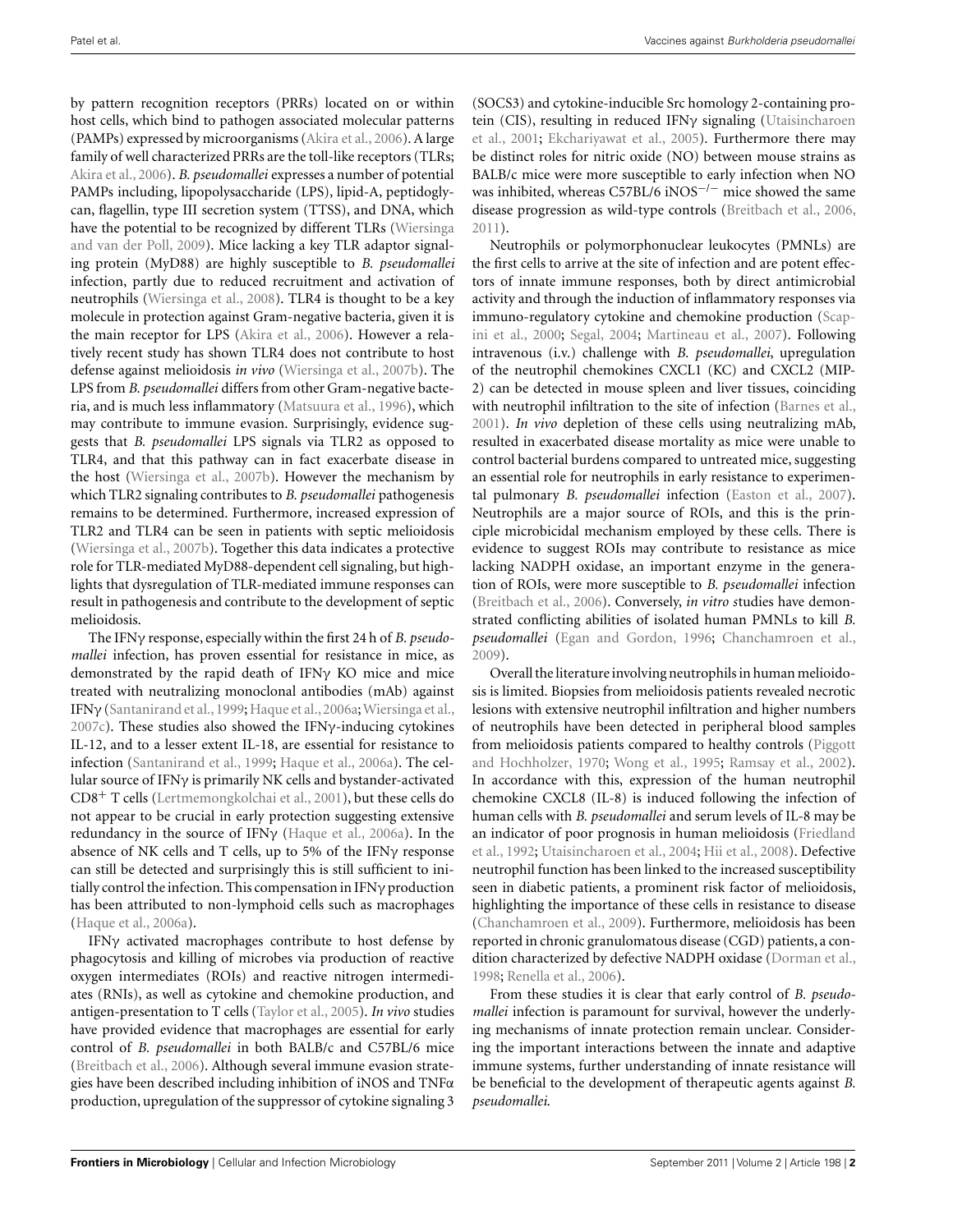#### **T CELL-MEDIATED IMMUNITY**

There is an extensive literature on the role of  $CD4^+$  and  $CD8^+$ T cell[s in immunity to other pathogenic bacteria \(](#page-10-0)Coffman and Carty, [1986](#page-10-0); [Mosmann et al., 1986;](#page-13-0) [Edelson and Unanue](#page-11-0), [2000;](#page-11-0) [Flynn and Chan, 2001\)](#page-11-0), but to date such information in the context of melioidosis is limited. Studies using mice have demonstrated that T cell-mediated immunity (CMI) is necessary for protection against disease. Following i.v. *B. pseudomallei* infection in mice, delayed-type hypersensitivity (DTH) responses and lymphocyte proliferation to *B. pseudomallei* were detected, indicating the generation of CMI and memory cells [\(Barnes and Ketheesan](#page-10-0), [2007](#page-10-0)). A study by Haque et al. found RAG−*/*<sup>−</sup> mice, which lack T and B cells, succumbed to infection via the i.p. route more rapidly than C57BL/6 wild-type mice. T cells isolated from infected C57BL/6 mice demonstrated Ag-specific IFNγ production in response to restimulation *in vitro*, suggesting primary infection with *B. pseudomallei* primes populations of memory  $CD4^+$  and  $CD8^+$  T cells. Further analysis of the T cell compartment by depletion of  $CD4<sup>+</sup>$ or  $CD8<sup>+</sup>$  T cells before intraperitoneal (i.p.) challenge and for 50 days post infection, showed mice lacking  $CD4^+$  T cells died significantly earlier than controls [\(Haque et al.](#page-11-0), [2006a](#page-11-0)). Mice depleted of CD8+ T cells also had a shorter survival time compared to controls, however the difference was not statistically significant suggesting  $CD4^+$  T cells play a more important role in protection against *B. pseudomallei* infection [\(Haque et al., 2006a](#page-11-0)). Despite *in vitro* studies showing early CD8<sup>+</sup> T cell-derived IFNγ production due to bystander activation [\(Lertmemongkolchai et al.,](#page-12-0) [2001\)](#page-12-0), the contribution of T cells to resistance is essential only in the later stages of infection. This is demonstrated by the fact that  $RAG^{-/-}$  mice were able to control early bacterial growth as efficiently as wild-type controls but still succumbed to infection after 14 days, consistent with the time course of activation of the adaptive immune response [\(Haque et al., 2006a](#page-11-0)).

There is increasing evidence of the induction of *B. pseudomallei*-reactive T cells in humans. Lymphocytes from patients who had recovered from clinical melioidosis and patients who were seropositive but had no clinical history of disease, were able to proliferate *in vitro* in response to *[B. pseudomallei](#page-12-0)* (Ketheesan et al., [2002](#page-12-0); [Barnes et al., 2004](#page-10-0); [Govan and Ketheesan](#page-11-0), [2004\)](#page-11-0). The proliferative response was significantly higher in these patients when compared to seronegative healthy controls. Further analysis of these lymphocytes showed the  $CD4^+$  and  $CD8^+$  T cells were activated and capable of producing antigenic-specific IFNγ [\(Ketheesan et al.](#page-12-0), [2002;](#page-12-0) [Barnes et al.](#page-10-0), [2004](#page-10-0)). The percentage of each T cell subtype and IFNγ production was significantly higher in recovered patients compared to controls suggesting the presence of *B. pseudomallei*-reactive memory T cells [\(Ketheesan et al., 2002;](#page-12-0) [Barnes et al., 2004\)](#page-10-0). In contrast patients with acute melioidosis are known to be lymphocytopenic with low numbers of circulating  $CD4^+$  and  $CD8^+$  T cells, possibly compromising the development of s[pecific immunity \(Tanphaichitra and Srimuang, 1984;](#page-13-0) Ramsay et al., [2002\)](#page-13-0).

A recent study on Thai patients who had recovered from melioidosis, identified IFNγ-producing  $CD4^+$  and  $CD8^+$  T cells which recognized LolC, OppA, and PotF, which are members of the *B. pseudomallei* ATP-binding cassette (ABC) transporter family and are known T cell immunogens in mice [\(Tippayawat et al.](#page-14-0), [2009](#page-14-0)).

These antigen-specific T cells were responsible for the majority of the total IFNγ generated in the culture, as T cell depletion significantly reduced the IFNγ ELISPOT response. A strong correlation between IFNγ and granzyme B was also observed by ELISPOT, indicating cytotoxic CD8+ T cells are primed in response to *B. pseudomallei* [\(Tippayawat et al.](#page-14-0), [2009\)](#page-14-0). Further characterization of these memory T cells revealed the majority were terminally differentiated T effector memory cells [\(Tippayawat et al., 2009](#page-14-0)). These data suggest memory T cells are capable of recognizing and rapidly responding to *B. pseudomallei* antigens, but do not prove this response is protective. However, seropositive individuals with no clinical history of disease showed a higher proliferative and IFNγ response than those who had recovered from clinical melioidosis [\(Barnes et al.](#page-10-0), [2004](#page-10-0)). Together these studies indicate that a strong T cell response may be essential for resolution of clinical [melioidosis and protection against disease progression \(](#page-10-0)Barnes et al., [2004\)](#page-10-0).

The importance of  $CD4^+$  T cells in other pulmonary infections is highlighted by the human immuno-deficiency virus (HIV) epidemic. HIV patients are more susceptible to infection from opportunistic lung pathogens such as *M. tuberculosis*, *Pneumocystis carinii*, and *Streptococcus pneumoniae*, and this increased risk is inversely proportional to the circulating  $CD4<sup>+</sup>$  T cell count (Phair et al., [1990](#page-13-0); [Hoover et al.](#page-12-0), [1993;](#page-12-0) [Gilks et al., 1996;](#page-11-0) [Dworkin et al.,](#page-11-0) [2001;](#page-11-0) [Sharma et al.](#page-13-0), [2005](#page-13-0)). Surprisingly, the loss of CD4+ T cells during HIV infection does not appear to be a risk factor for melioidosis [\(Chierakul et al., 2005](#page-10-0)), questioning the importance of these cells in protection in human disease despite the clear evidence of their presence in exposed individuals and their role in protection in mouse models. It should also be noted that whilst current literature indicates a role for the Th1 arm of the adaptive immune response, at present the function of other T cell subsets such as T reg and Th17 cells during *B. pseudomallei* infection are unknown.

#### **ANTIBODY-MEDIATED IMMUNITY**

In endemic areas a large proportion of the population are seropositive for antibodies against *B. pseudomallei*, though the functions of th[ese antibodies and their roles in protection are unclear \(](#page-10-0)Cheng et al., [2008](#page-10-0)). High levels of *B. pseudomallei*-specific IgG, IgM, and IgA antibodies have been detected in sera from melioidosis patients, which remained elevated for the duration of infection. Further analysis of the IgG isotype revealed IgG1 to be the predominant subclass produced, indicative of a Th1 response. Yet eradication of *B. pseudomallei* was not evident in these patients as relapse occurred [\(Vasu et al.](#page-14-0), [2003\)](#page-14-0). This apparent lack of protective humoral responses during primary infection is also reflected in studies where μMT mice lacking B cells were as susceptible to *B. pseudomallei* infection as wild-type mice [\(Haque et al., 2006a](#page-11-0)). Given that *B. pseudomallei* is a facultative intracellular pathogen which can spread from cell-to-cell, it may be that the bacteria is protected from antibody killing by remaining inside host cells. The elevated antibody responses observed in melioidosis patients could be directed against extracellular bacteria before they are taken up into host cells. Therefore the generation of these antibodies is ineffective at preventing disease.

In contrast to the suggestions that antibodies play no role in protection, IgG antibodies to *B. pseudomallei* LPS were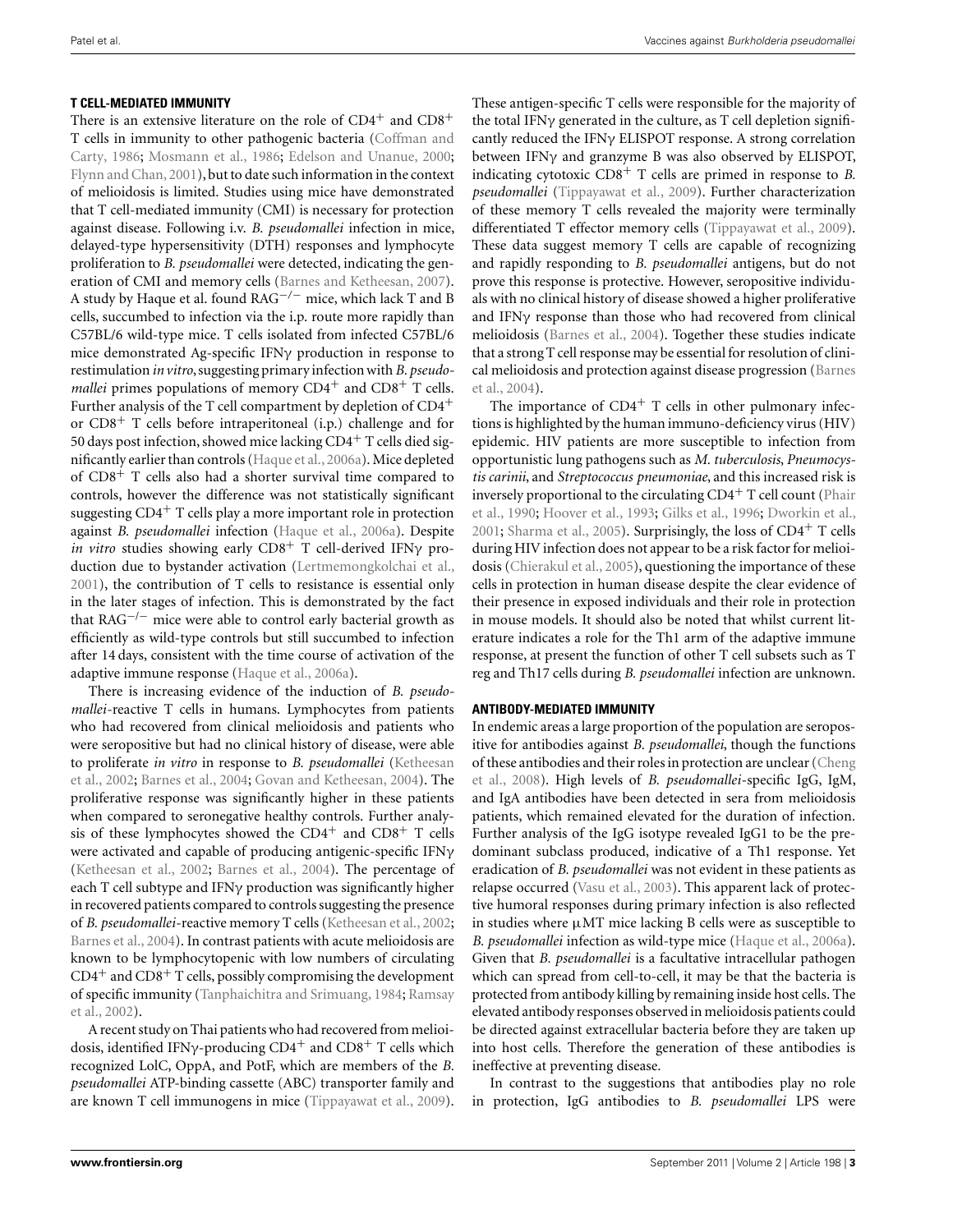significantly higher in patients who survived melioidosis compared to those who died, and also higher in patients with nonsept[ic melioidosis compared to septic patients \(](#page-10-0)Charuchaimontri et al., [1999](#page-10-0)). This indicates that antibodies against LPS may be protective against disease. In addition, a number of *in vivo* studies in mice have demonstrated a protective humoral immune response by passive transfer of antibodies to *B. pseudomallei* components, such as LPS, capsular polysaccharide (CPS), and flagellin (Brett and Woods, [1996;](#page-10-0) [Ho et al., 1997](#page-12-0); [Jones et al., 2002](#page-12-0); [Nelson et al.,](#page-13-0) [2004\)](#page-13-0). In these studies, protection was incomplete and mice eventually succumbed to infection [\(Jones et al.](#page-12-0), [2002\)](#page-12-0). Antibodies against LPS appear to be protective by promoting opsonizationinduced phagocytic killing of bacteria *in vitro* [\(Ho et al., 1997\)](#page-12-0). It is also possible that B cells are required for other functions. For example, it is well known that B cells are efficient at presenting soluble antigens via MHC class II, resulting in the further activation of  $CD4^+$  T cells [\(Janeway et al.](#page-12-0), [2008](#page-12-0)). There is evidence that B cells can amplify the IFN $\gamma$  response by T cells via a TNF $\alpha$ mediated mechanism during infection [\(Menard et al.](#page-12-0), [2007](#page-12-0)). This could be important in *B. pseudomallei* infection as both these cytokines are required for protection [\(Santanirand et al.](#page-13-0), [1997,](#page-13-0) [1999\)](#page-13-0). Furthermore, B cell-deficient mice infected with lymphocytic choriomeningitis virus (LCMV) experienced a loss of CD4+ T cell memory and were subsequently unable to resolve the chronic infection [\(Thomsen et al., 1996\)](#page-13-0). At present the interactions of B and T cells during *B. pseudomallei* infection are not known, and it is possible that these cells could contribute to vaccine-mediated immunity or modulation of chronic infections in addition to antibody production. Hence there is conflicting evidence surrounding the role of B cells and antibodies in resistance to primary *B. pseudomallei* infection, and further studies are necessary to resolve this debate.

### **IS A VACCINE AGAINST** *B. PSEUDOMALLEI* **POSSIBLE?**

Observations of the epidemiology of human melioidosis can provide important clues to guide vaccination strategies and flag some of the potential obstacles that may arise in development of an effective product. In endemic rural areas a large proportion of the population may be exposed to *B. pseudomallei* and will test seropositive for antibodies against the bacteria. For example in NE Thailand, 80% of the population have seroconverted by the age of 4 years [\(Kanaphun et al., 1993](#page-12-0)). Yet in spite of constant exposure, only a relatively small fraction of the population develops active disease, mostly if they have underlying risk factors which compromise their immune system, the most prominent of these being diabetes mellitus [\(Chaowagul et al.](#page-10-0), [1989;](#page-10-0) [Suputtamongkol et al.,](#page-13-0) [1999;](#page-13-0) [Currie et al., 2000](#page-11-0), [2004](#page-11-0); [Chrispal et al., 2010\)](#page-10-0). A study of individuals with no history of disease from an endemic region of Thailand found a significant correlation between increasing antibody titer and specific IFNγ [production](#page-14-0) [by](#page-14-0) [T](#page-14-0) [cells](#page-14-0) [\(](#page-14-0)Tippayawat et al., [2009](#page-14-0)). Together these factors suggest that those exposed to *B. pseudomallei* and do not develop disease have acquired some form of protective immunity, and this provides grounding for the theory that vaccination against melioidosis is feasible. In further support of this, is the observation that specific IgG antibodies to *B. pseudomallei* LPS were found to be significantly higher in patients who survived melioidosis compared to those who died

from disease, and also in patients with non-septic melioidosis compared to septic patients [\(Charuchaimontri et al., 1999\)](#page-10-0).

On the other hand, there is data to be considered which imply the development of a vaccine against *B. pseudomallei* may be intrinsically difficult. Whilst in Thailand the seroconversion rate is very high, the percentages of seropositive individuals can vary greatly between regions and subpopulations in other endemic areas [\(Cheng et al.](#page-10-0), [2008](#page-10-0); [Adler et al., 2009](#page-10-0)). For example in Northern Australia just 5% of the population are seropositive and there is no correlation between antibody and IFNγ production as there is in Thailand [\(Ashdown and Guard, 1984;](#page-10-0) [Lazzaroni et al., 2008](#page-12-0)). Furthermore,whilst high levels of specific antibody can be detected in sera from melioidosis patients, it is important to note that recovered melioidosis patients are not protected against further episodes of disease [\(Kanaphun et al.](#page-12-0), [1993](#page-12-0); [Vasu et al.](#page-14-0), [2003](#page-14-0); [White, 2003;](#page-14-0) [Maharjan et al.](#page-12-0), [2005](#page-12-0)). This implies that an effective vaccine will need to work more efficiently and/or in a different manner than the naturally occurring immune response observed in these individuals. However, whilst development of sterilizing immunity by vaccination is the ultimate goal, even a partially effective vaccine may provide clinical benefit if used in combination with other types of intervention to control disease. We have recently shown that combining prophylactic vaccination plus a generic immunostimulant around the time of exposure decreases the risk of sepsis and delays mortality [\(Easton et al.](#page-11-0), [2011\)](#page-11-0). It might also be possible to use vaccines in combination with antibiotics. The risk of death in acute melioidosis is strongly related to the presence or absence of bacteremia upon presentation. Furthermore, 50% of patient mortality occurs within 48 h of presentation in a hospital and many individuals die before antibiotic therapy can start. Therefore development of a vaccine which delays the onset of bacteremia and acute disease could extend the window of opportunity for antibiotic treatment and still be of significant clinical benefit.

### **ANIMAL MODELS OF MELIOIDOSIS FOR VACCINE RESEARCH**

Animal models of infection are an essential component of any vaccine development pipeline and are used for defining immune responses that mediate protection, preclinical testing of potential vaccine candidates and generating immune correlates of protection which can then be applied to Phase I and later studies in humans. *B. pseudomallei* is not host specific and can infect a broad range of animal species such as cattle, horses, rodents, sheep, pigs, cats, dogs, goats, camels, dolphins, kangaroos, koalas, deer, and water buffalo [\(Titball et al., 2008](#page-14-0)). Due to issues of cost, logistics, and availability of immunological reagents, experimental melioidosis has been primarily studied in rodents, and to date three models of infection have been characterized. Syrian hamsters are highly susceptible to *B. pseudomallei* infection with an LD<sub>50</sub> (dose requ[ired](#page-12-0) [for](#page-12-0) [50%](#page-12-0) [mortality\)](#page-12-0) [of](#page-12-0) <10 CFU via the i.p route (Jones et al., [1997\)](#page-12-0). This is an extremely acute disease model with most deaths occurring within 48 h post challenge. Another acute model of infection has been developed in diabetic rats. Only infant diabetic rats up to 4 weeks old are susceptible to *B. pseudomallei*, with LD<sub>50</sub> doses reported to be  $<$ 2  $\times$  10<sup>4</sup> CFU via the i.p. route. However, the mouse model of infection with *B. pseudomallei* is the most extensively studied and best characterized, and has proved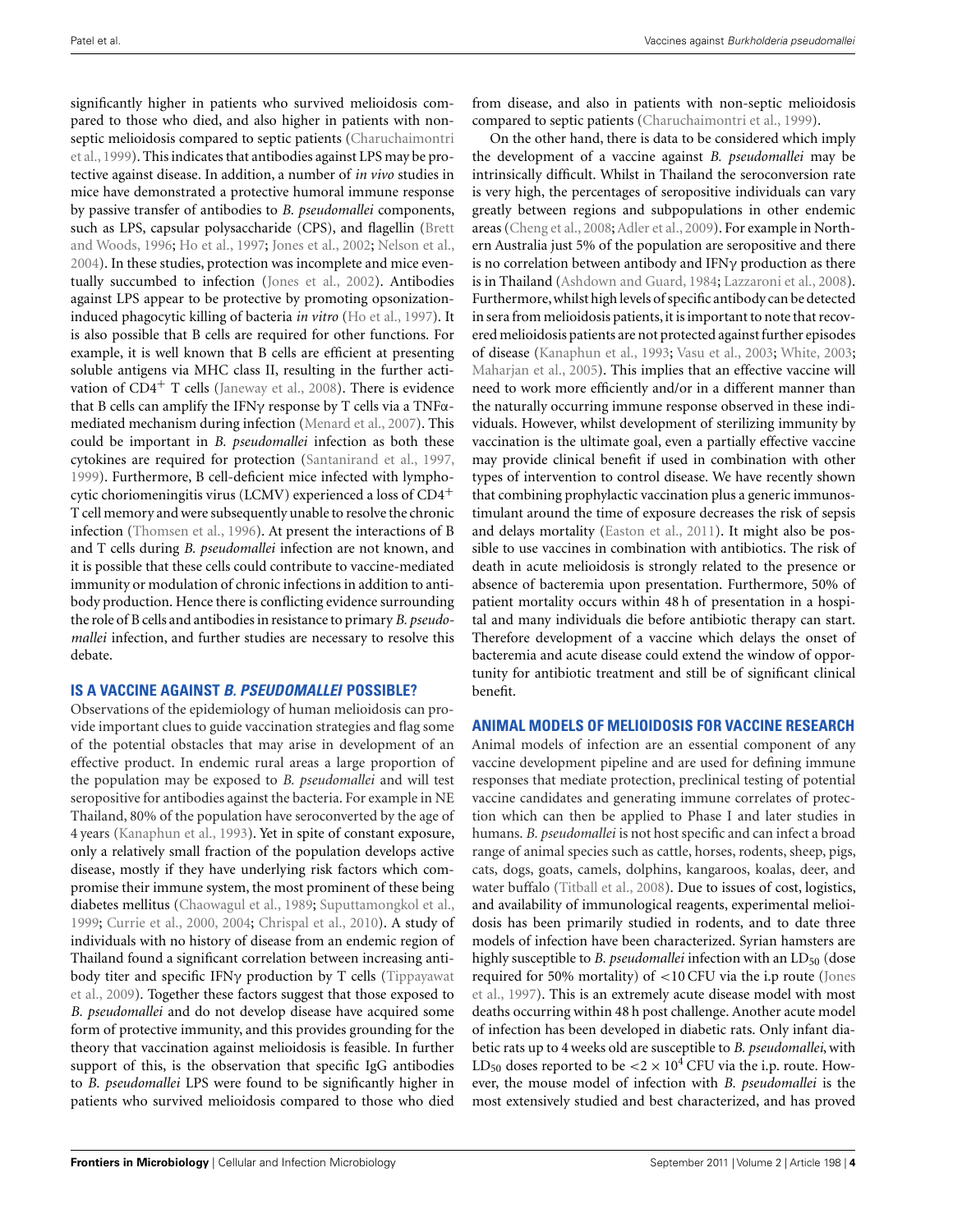invaluable to our understanding of the immunopathogenesis of melioidosis.

Currently, there is a highly susceptible model established in the BALB/c mouse representing acute human melioidosis, and a more resistant C57BL/6 mouse model which mimics a chronic human infection [\(Leakey et al., 1998;](#page-12-0) [Liu et al.](#page-12-0), [2002\)](#page-12-0). In both cases the intranasal (i.n.) or inhalation (aerosol) route is the most susceptible compared to i.p. or subcutaneous (s.c.), with a typical  $LD_{50}$ dose of [5–100 CFU required for acute disease in BALB/c mice \(](#page-14-0)Titball et al.[, 2008;](#page-14-0) [Lever et al., 2009](#page-12-0)). C57BL/6 mice consistently show 10- to 100-fold greater resistance to *B. pseudomallei* compared to BALB/c mice, regardless of the route of infection [\(Leakey et al.,](#page-12-0) [1998;](#page-12-0) [Hoppe et al.](#page-12-0)[,](#page-14-0) [1999](#page-12-0)[;](#page-14-0) [Liu et al.](#page-12-0), [2002;](#page-12-0) [Tan et al.](#page-13-0), [2008;](#page-13-0) Titball et al., [2008\)](#page-14-0). Infection with *B. pseudomallei* in BALB/c mice is characterized by rapid, highly elevated IFNγ, TNFα, IL-1β, and IL-6 production, accompanied by high bacterial burdens in the spleen, lungs, and liver and development of overwhelming bacteremia within 96 h of infection [\(Leakey et al., 1998](#page-12-0); [Hoppe et al.,](#page-12-0) [1999;](#page-12-0) [Ulett et al., 2000a;](#page-14-0) [Liu et al., 2002](#page-12-0)). In contrast C57BL/6 mice demonstrate a slower pro-inflammatory cytokine response of lower magnitude with IFNγ production persisting throughout the infection [\(Ulett et al.](#page-14-0), [2000a,b\)](#page-14-0). These mice have very low organ burdens and no detectable bacteria in the blood at 3 days post infection, though still eventually succumb to infection after 2–6 weeks [\(Leakey et al.](#page-12-0), [1998](#page-12-0)). Thus it has been suggested the control and regulation of IFNγ production, and the early downregulation of other pro-inflammatory cytokines allow C57BL/6 mice to balance the protective cell-mediated immune response conferring resistance, with the development of immunopathology [\(Ulett et al., 2000a,b;](#page-14-0) [Liu et al.](#page-12-0), [2002](#page-12-0)). However the precise genetic differences which control resistance to *B. pseudomallei* in these two mouse strains have not been determined.

Patients with melioidosis have elevated serum TNFα, IL-1β, and IL-6 levels, and increasing concentrations of these cytokines correlat[e with disease severity and the onset of fatal sepsis \(](#page-11-0)Friedland et al., [1992;](#page-11-0) [Suputtamongkol et al.](#page-13-0), [1992;](#page-13-0) [Wiersinga et al., 2007a](#page-14-0)). In addition, patients with severe bacteremic melioidosis have very high serum levels of IFNγ, along with elevated levels of the IFNγinducing cytokines IL-12, IL-18, and IL-15 [\(Brown et al.](#page-10-0), [1991;](#page-10-0) [Lauw et al., 1999\)](#page-12-0), this further demonstrates the parallels between human melioidosis and mouse models. High serum levels of IL-10 are detected in melioidosis patients, which in conjunction with IL-6 is considered a prognostic indicator of mortality (Simpson et al., [2000](#page-13-0); [Wiersinga et al.](#page-14-0), [2007a\)](#page-14-0). Therefore, in some respects, the mouse is a good model of acute melioidosis in humans, and therefore will hopefully predict vaccine efficacy in non-human primates and humans.

Large animal models of experimental melioidosis are rare, yet there are studies which have assessed the susceptibility of various non-human primate species to naturally occurring infection [\(Trakulsomboon et al., 1994;](#page-14-0) [Sprague and Neubauer, 2004\)](#page-13-0). Many of the symptoms observed during infection in these animals are also prominent in human disease, and the further development of such models may be central to the development of vaccines in the future [\(Sprague and Neubauer, 2004](#page-13-0); [Titball et al.](#page-14-0), [2008\)](#page-14-0).

Finally, recent studies have considered infection models which avoid the use of mammals. Both phagocytic ameba (*Dictyostelium*

*discoideum*) and wax moth larvae (*Galleria mellonella*) models have demonstrated the ability to discriminate between different isolates and genetic mutants of *B. pseudomallei* depending on their virulence [\(Hasselbring et al.](#page-11-0), [2011;](#page-11-0) [Wand et al., 2011](#page-14-0)). Although such models cannot be used to directly assess the protective efficacy of defined experimental vaccines, they do provide novel and inexpensive, high-throughput screening systems with which to determine future virulence factors and thus potential vaccine candidates.

## **CURRENT VACCINE STRATEGIES**

#### **LIVE ATTENUATED VACCINES**

Live attenuated (LA) vaccines, such as BCG, measles, mumps, and rubella vaccines, induce strong immunity in the host and often only one immunizing dose is required to elicit protective longlasting protective immunity. Since LA vaccines replicate *in vivo* before being cleared by the host, this type of vaccine can strongly stimulate both the humoral and cell-mediated arms of the immune system, making them some of the most effective vaccines against hum[an pathogens](#page-12-0) [\(Pirofski and Casadevall](#page-13-0)[,](#page-12-0) [1998;](#page-13-0) Liljeqvist and Ståhl, [1999;](#page-12-0) [Titball](#page-14-0), [2008\)](#page-14-0). Yet there are safety concerns about the development of LA vaccines, involving the possibility of reversion to virulent wild-type strains which can cause disease or whether they are safe for immunocompromised patients, a growing population in society today [\(Pirofski and Casadevall](#page-13-0), [1998](#page-13-0)). For example the measles vaccine is currently not given to children with defects in CMI (with the exception of asymptomatic HIV patients) and there have been several reported cases of disseminated infection following vaccination in the past [\(Mitus et al.](#page-12-0), [1962](#page-12-0); [Monafo et al.,](#page-12-0) [1994;](#page-12-0) [Pirofski and Casadevall, 1998](#page-13-0)). Reports have also demonstrated similar results following BCG vaccination, and hence this vaccine is not recommended for use in patients with impaired immunity [\(Pirofski and Casadevall](#page-13-0), [1998\)](#page-13-0). For example, with the now acknowledged risks of giving BCG to HIV infected children, new LA TB vaccines will need to show significantly less virulence than BCG in immunocompromised mice before being accepted into Phase I trials.

In the case of *B. pseudomallei*, a number of naturally attenuated or genetically altered bacteria have been tested for protective efficacy, starting with pioneering studies by [Dannenberg and Scott](#page-11-0) [\(1958a,b](#page-11-0), [1960](#page-11-0)). More recently, [Stevens et al.](#page-13-0) [\(2004\)](#page-13-0) used an attenuated *B. pseudomallei bip D* mutant, which has a dysfunctional TTSS, to immunize mice. Partial protection was seen in vaccinated mice after challenge with virulent wild-type *B. pseudomallei*, but immunization with the purified Bip D protein was not protective [\(Stevens et al., 2004](#page-13-0); [Druar et al.](#page-11-0), [2008\)](#page-11-0). An attenuated acapsular mutant of *B. pseudomallei* was considered a potential vaccination candidate, however i.p. immunization did not protect mice against subsequent challenge with virulent *B. pseudomallei* [\(Atkins et al.,](#page-10-0) [2002b](#page-10-0)). *B. pseudomallei purN<sup>−</sup>* and *purM<sup>−</sup>* mutants, which have defects in the purine biosynthesis pathway, important for RNA and DNA synthesis and consequently bacterial replication have also been tested [\(Pilatz et al., 2006](#page-13-0); [Breitbach et al., 2008](#page-10-0)). These were able to protect BALB/c mice against acute challenge with virulent *B. pseudomallei*, however immunization could not prevent the chronic stages of melioidosis [\(Breitbach et al.](#page-10-0), [2008\)](#page-10-0). Protection was incomplete and when any surviving mice were examined,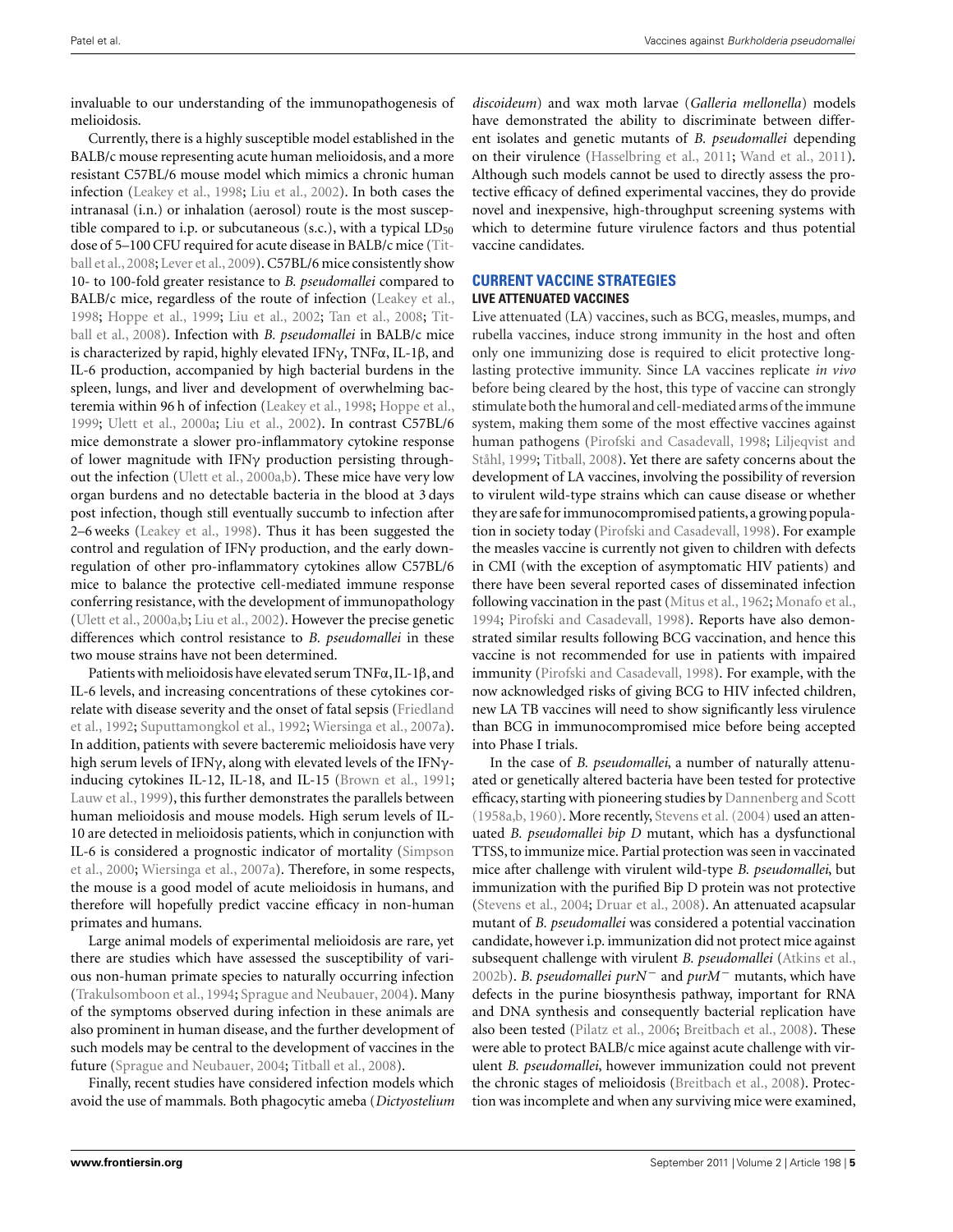abscesses were observed and bacteria could be isolated from multiple organs [\(Breitbach et al., 2008\)](#page-10-0). It should be noted that at present there is no vaccine model which has shown protection [against](#page-10-0) [chronic](#page-10-0) melioidosis.

Atkins et al. [\(2002a](#page-10-0)) identified a *B. pseudomallei ilvI* mutant, termed 2D2. The *ilvI* gene encodes part of an enzyme required for the biosynthesis of branched chain amino acids (leucine, isoleucine, and valine), and interruption in this gene renders the bacteria auxotrophic for these essential amino acids. Hence, *B. pseudomallei* 2D2 was highly attenuated in mice and effectively cleared from multiple organs after 30 days [\(Atkins et al.](#page-10-0), [2002a](#page-10-0)). Immunization via the i.p. route protected susceptible BALB/c mice from subsequent challenge with virulent *B. pseudomallei* strain 576, with a significant reduction in bacterial loads in the spleen compared to unvaccinated controls [\(Atkins et al.](#page-10-0), [2002a;](#page-10-0) [Haque et al., 2006b\)](#page-11-0). However protection was incomplete and mice eventually succumbed to infection around day 50 post challenge [\(Haque et al., 2006b](#page-11-0)). Vaccinated mice were also protected against challenge with the heterologous strain *B. pseudomallei* BRI, yet protection was specific to *B. pseudomallei* as when challenged with the facultative intracellular human pathogen *F. tularensis* no protection was seen [\(Atkins et al., 2002a\)](#page-10-0). *In vitro* stimulation of splenocytes from 2D2-immunized mice showed increased T cell proliferation and IFNγ production in response to irradiated *B. pseudomallei* 576 and TTSS antigens Bop E and Bip D, compared to c[ontrols,](#page-11-0) [indicating](#page-11-0) [2D2](#page-11-0) [can](#page-11-0) [efficiently](#page-11-0) [prime](#page-11-0) [T](#page-11-0) [cells](#page-11-0) [\(](#page-11-0)Haque et al., [2006b\)](#page-11-0). Adoptive transfer of T cells from 2D2-immunized mice into severe combined immune deficient (SCID) mice, which have no T or B cells, was able to protect these highly susceptible mice against *B. pseudomallei* infection [\(Haque et al., 2006b\)](#page-11-0). The addition of immune sera to T cell transfer further enhanced the protection,indicating that 2D2 elicits a humoral and cell-mediated immune response (Haque, unpublished observation). Antibody depletion experiments in 2D2-immunized mice demonstrated the importance of  $CD4^+$  T cells, rather than  $CD8^+$  T cells, in conferring the protection seen in this mouse model [\(Haque et al.,](#page-11-0) [2006b](#page-11-0)).

The concerns over safety of LA vaccines and potential latency associated with this bacterium make it unlikely the *B. pseudomallei* mutants discussed above will progress further in vaccine development. However there is evidence to suggest LA *M. tuberculosis* vaccines, such as MTBVAC01 which has disruptions in the associated-virulence regulator gene *phoP*, will enter clinical trials in the next few years [\(Verreck et al., 2009;](#page-14-0) [Kaufmann et al., 2010](#page-12-0)). Thus there may be hope for LA *B. pseudomallei* vaccine development in the future if additional mutations were introduced which limit the potential of the bacterium to persist in the host. Nonetheless, an alternative and more feasible approach is the development of a vaccine using dead *B. pseudomallei*, otherwise known as killed whole cell (KWC) vaccines.

#### **KILLED WHOLE CELL VACCINES**

Killed whole cell vaccines cannot replicate and are therefore noninfectious, and this type of vaccine has been licensed for human use against bacteria such as *Bacillus anthracis*, *Vibrio cholerae*, *Bordetella pertussis*, and *Yersinia pestis* [\(Pirofski and Casadevall,](#page-13-0) [1998\)](#page-13-0). However, whilst this type of vaccine is undoubtedly safer

compared to live vaccines, the protective immunity induced is weaker, possibly due to lack of CMI responses or the destruction of antig[ens during the killing process](#page-11-0) [\(Ivanoff et al., 1994](#page-12-0)[;](#page-11-0) Griffin et al., [2007;](#page-11-0) [Titball](#page-14-0), [2008](#page-14-0)). On the other hand, KWC vaccines can induce strong antibody-specific responses which can mediate protection: for example the pertussis vaccines generate neutralizing antibodies against the pertussis toxin and this is a key element in their protective efficacy [\(Hewlett, 1997\)](#page-11-0). Hence KWC vaccines are generally more protective against extracellular compared to intracellular bacteria.

There are concerns associated with KWC vaccines as well. In most cases protection requires multiple immunization doses, and there are clear risks of reactogenicity and adverse effects in the recipient. This has been observed with the current KWC *Y. pestis* vaccine, as well as a *B. pertussis* vaccine (Pw) which has now been replaced with a safer but less immunogenic acellular vaccine (Pa; [Higgins et al.](#page-12-0), [2006;](#page-12-0) [Williamson](#page-14-0), [2009](#page-14-0)). Interestingly the route of vaccination can influence the reactogenicity of KWC vaccines. Parenteral immunization with a KWC vaccine against cholera or typhoid induces adverse reactions in the recipient, however if these vaccines are delivered orally they are well tolerated and much less reactogenic [\(Ivanoff et al.](#page-12-0), [1994;](#page-12-0) [Hill et al., 2006](#page-12-0)).

The few studies which have evaluated this type of vaccine regimen against experimental melioidosis demonstrate conflicting results. Following vaccination of BALB/c mice with multiple low doses of heat-killed *B. pseudomallei* (HkBps) via the s.c. route, significant increases in serum IgG2a and IgG1 were seen compared to control mice, yet only a low level of proliferation was detected follo[wing stimulation of splenocytes with antigen \(](#page-10-0)Barnes and Ketheesan, [2007](#page-10-0)). In accordance with this observation, barely detectable amounts of IFNγ were detected via ELISPOT analysis although significantly enhanced levels of IL-10 were observed in HkBps [vaccinated mice compared to controls \(](#page-10-0)Barnes and Ketheesan, [2007\)](#page-10-0). When challenged via the i.v. route with virulent *B. pseudomallei*, vaccinated mice were not protected compared to control mice, showing similar bacterial loads in the spleen and 100% mortality before day 5 post challenge [\(Barnes and Ketheesan,](#page-10-0) [2007\)](#page-10-0). On the contrary to this data, one of the first melioidosis vaccine studies demonstrated complete protection for 7 days post challenge using HkBps and partially purified toxic material to vaccinate mice [\(Razak et al.](#page-13-0), [1986](#page-13-0)). Another publication used high doses of HkBps (more consistent with that of other killed vaccines such as plague and typhoid) to vaccinate BALB/c mice via the i.p. route and demonstrated significant protection against subsequent i.p. challenge with homologous and heterologous virulent *B. pseudomallei* strains, with 80–100% of mice alive after 3 weeks post challenge [\(Sarkar-Tyson et al.](#page-13-0), [2009\)](#page-13-0). Due to the threat of infection via inhalation in both a natural and biological warfare situation, protection against aerosol challenge was also evaluated. Vaccinated mice were protected against aerosol challenge, as evidenced by a delayed time to death compared to control mice, but the window of protection was greatly reduced compared to i.p. challenge. Therefore the protection was only partial and surviving mice all had heavy bacterial loads detected in the spleen. More recently, [Henderson et al.](#page-11-0) [\(2011\)](#page-11-0) vaccinated mice i.n. with HkBps in combination with cationic liposomes complexed with non-coding plasmid DNA (CLDC) as an adjuvant,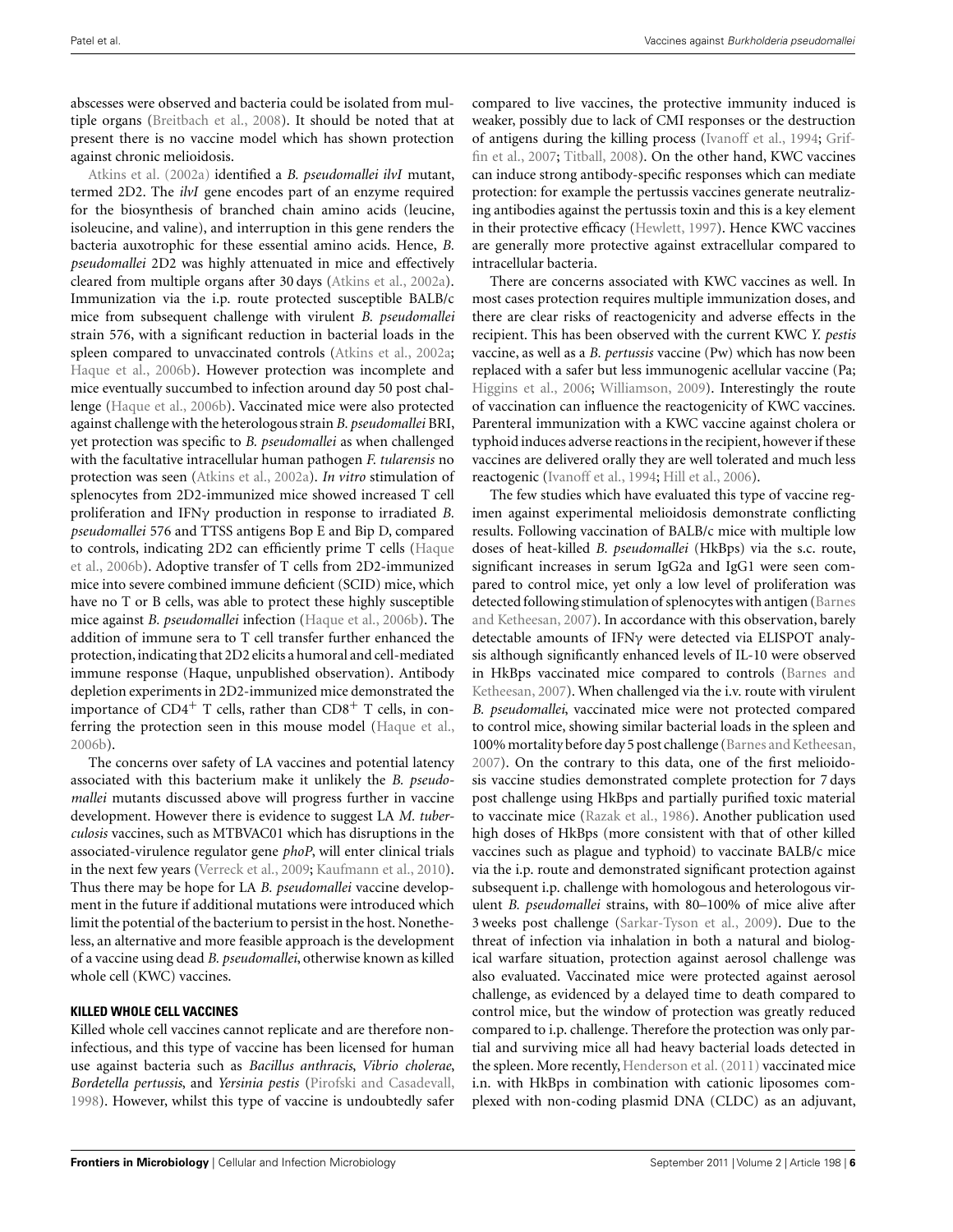and demonstrated significant protection against pulmonary challenge up to day 40 post challenge. Whilst there was no evaluation of the immune response in vaccinated mice in these publications, these data clearly demonstrate that vaccination with HkBps can be protective though the route of immunization and challenge can affect the outcome.

Dendritic cells (DCs) play a key role in the generation of adaptive immune responses during infection via antigen-presentation and activation of T cells. Depending on the nature of the microbial stimulus DCs can direct the development of polarized T cell responses to either a Th1 or Th2 phenotype [\(Janeway et al.](#page-12-0), [2008](#page-12-0)). Accordingly these cells have been utilized as a vaccine-delivery vector to generate CMI responses to *B. pseudomallei* [\(Healey et al.,](#page-11-0) [2005;](#page-11-0) [Elvin et al.](#page-11-0), [2006](#page-11-0)). Healey et al. employed a "prime–boost" vaccination regimen, the concept of which is to prime with an antigen delivered by one method and then boost with the same antigen given via a different vector/adjuvant, and in doing so induce high qual[ity immune responses by different T cell subsets \(](#page-12-0)Liljeqvist and Ståhl, [1999](#page-12-0); [Lu, 2009\)](#page-12-0). This has become a common approach for vaccine development against the most challenging diseases such as HIV, malaria, and tuberculosis [\(Cai et al., 2006](#page-10-0); [Magalhaes et al.,](#page-12-0) [2008;](#page-12-0) [Lu, 2009](#page-12-0); [Sander et al., 2009;](#page-13-0) [Kaufmann et al.](#page-12-0), [2010\)](#page-12-0). In this case, BALB/c mice were primed with purified DCs pulsed with HkBps and then after 28 days, mice were boosted with HkBps administered with adjuvant. Following vaccination, small but significant increases in antigen-specific IgG antibodies were detected in the serum. However, strong CMI responses were induced as determined by proliferation and IFNγ production by splenocytes from immunized mice in response to restimulation with HkBps. Vaccinated mice were protected against challenge with virulent

*B. pseudomallei* with 60% survival at day 35, however bacteria were detected in tissues of surviving mice suggesting that sterilizing immunity was not achieved [\(Healey et al., 2005](#page-11-0)). Whilst this vaccination regimen enhanced CMI responses, it induced relatively low antibody production. A further study however, found adding CpG ODN to the DC culture conditions increased antibody production and correlated with a significant increase in survival after challenge [\(Elvin et al., 2006\)](#page-11-0). This data highlights the need for vaccines to incorporate targets of both humoral and CMI responses.

#### **SUBUNIT VACCINES**

The focus of new vaccine development in recent years has largely been directed toward the use of discrete bacterial components known as subunits. Indeed there are several subunit vaccines available for human use, such as toxoid vaccines (inactivated bacterial toxins) against diphtheria and tetanus, and CPS vaccines against me[ningococcal or pneumococcal diseases \(](#page-13-0)Pirofski and Casadevall, [1998](#page-13-0); [Fry et al., 2002](#page-11-0)). In accordance with this, a number of subunit vaccine candidates have been evaluated for use against *B. pseudomallei* and are summarized in **Table 1**. The subunits purified from pathogenic organisms are generally safe to use providing the extraction procedure or detoxifying method can separate them from potentially reactogenic material [\(Liljeqvist and Ståhl, 1999](#page-12-0)). However, the production of such vaccines often requires the cultivation of pathogenic organisms on a large scale which can be costly and hazardous [\(Liljeqvist and Ståhl](#page-12-0), [1999](#page-12-0)). An alternative to this method is the generation of recombinant subunits, in which the gene encoding the subunit is isolated from the host organism and transferred into a different organism which is non-pathogenic,

| Antigen          | <b>Composition</b> | <b>Protection</b>                                                    | <b>References</b>                          |
|------------------|--------------------|----------------------------------------------------------------------|--------------------------------------------|
| <b>LPS</b>       | Lipopolysaccharide | 80% Survival at day 14 after 4,300 MLD challenge                     | Nelson et al. (2004)                       |
| <b>CPS</b>       | Polysaccharide     | 40% Survival at day 14 after 4,300 MLD challenge                     | Nelson et al. (2004)                       |
| Flagellin        | Naked DNA          | 80-90% Survival at day 14 after up to 100 LD <sub>50</sub> challenge | Chen et al. (2006a,b), Brett et al. (1994) |
| Flagellin        | Protein            | 50% Survival at day 7 after up to 100 $LD_{50}$ challenge            | Chen et al. (2006a), Brett et al. (1994)   |
| Flagellin-O-     | Protein-           | Passive transfer of sera protected 40% of diabetic rats              | Brett and Woods (1996)                     |
| antigen          | polysaccharide     | from 400 $LD_{50}$ challenge at day 8                                |                                            |
| conjugate        |                    |                                                                      |                                            |
| BipB, BipC, BipD | Protein            | None at day 5 after 30 LD <sub>50</sub> challenge                    | Druar et al. (2008)                        |
| Omp85            | Protein            | 70% Survival at day 15 after $10 \times LD_{50}$ challenge           | Su et al. (2010)                           |
| EF-TU            | Protein            | Reduced colonization after aerosol challenge with                    | Nieves et al. (2010)                       |
|                  |                    | $1 \times LD_{50}$ B. thailandensis                                  |                                            |
| <b>BPSL2522</b>  | Protein            | 50% Survival at day 14 after $10 \times LD_{50}$ challenge           | Hara et al. (2009)                         |
| (Omp3)           |                    |                                                                      |                                            |
| <b>BPSL2765</b>  | Protein            | 75% Survival at day 14 after $10 \times LD_{50}$ challenge           | Hara et al. (2009)                         |
| (Omp7)           |                    |                                                                      |                                            |
| LoIC             | Protein            | 80% Survival at day 14 after 153 MLD challenge i.p.                  | Harland et al. (2007b)                     |

**Table 1 | Subunit vaccine candidates tested to date.**

The antigens listed were purified from B. pseudomallei (LPS and CPS), or produced as recombinant proteins in E. coli and then purified. The ability of these antigens to induce protective immunity in mice toward an intraperitoneal (i.p.) challenge (aerosol challenge for EF-Tu) with B. pseudomallei (B. thailandensis for EF-Tu) is summarized as the proportion of surviving mice on the day indicated post challenge. Protection studies with the flagellin-O-antigen conjugate were carried out after the passive transfer of sera into diabetic rats which were then challenged with B. pseudomallei. Lethal dose 50% (LD<sub>50</sub>) and median lethal dose (MLD) are broadly equivalent.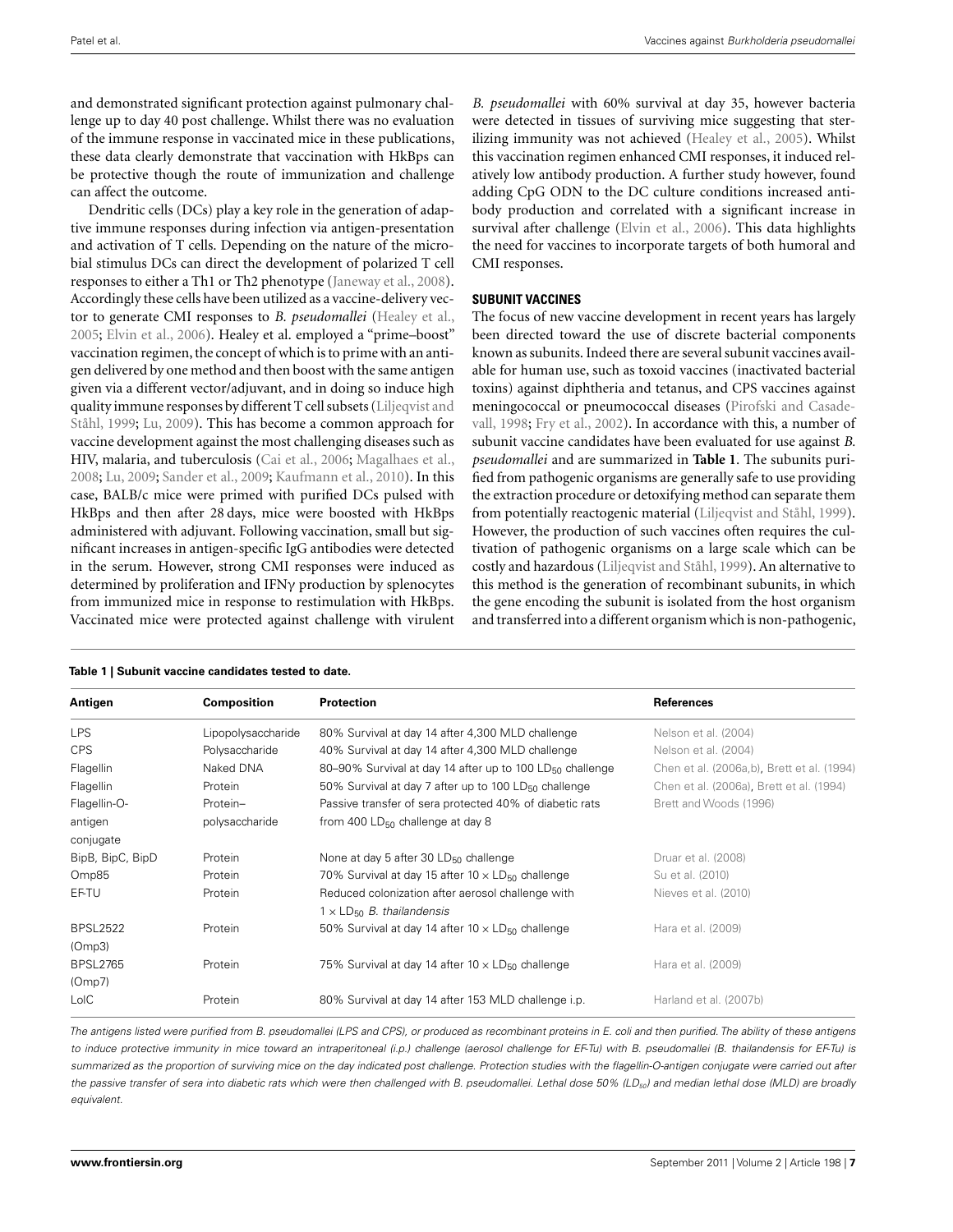such as *E. coli*. The recombinant subunit is then produced by the heterologous host and can be designed to be delivered as a purified immunogen, or as purified DNA encoding the immunogen [\(Liljeqvist and Ståhl, 1999](#page-12-0)).

Purified CPS have been investigated as subunit vaccines and have demonstrated protection against several pathogens, however this approach does have some limitations. CPS are type II antigens, meaning they stimulate antibody production by B cells independently of MHC Class II-restricted T cell help, hence a predominantly IgM antibody response is induced with suboptimal memory [\(Pirofski and Casadevall, 1998\)](#page-13-0). In the case of licensed CPS vaccines, booster immunizations are often required to maintain antibody titers [\(Jones](#page-12-0), [2005\)](#page-12-0). Conjugation of CPS to immunogenic proteins (such as tetanus toxoid) overcomes these problems by providing potent T cell help and has revolutionized the prevention of *Haemophilus influenza* type B, pneumococcal and meningococcal infections among others [\(Danzig](#page-11-0), [2004;](#page-11-0) [Bernatoniene and Finn, 2005;](#page-10-0) [Eskola, 2010](#page-11-0)).

Administration of purified LPS has also been explored as a vaccine. In an experimental model of *K. pneumonia* infection, vaccination with purified LPS protected mice against subsequent challenge [\(Clements et al.](#page-10-0), [2008\)](#page-10-0). This has also been seen with *Brucella melitensis* and *P. aeruginosa* [\(Preston et al.](#page-13-0)[,](#page-10-0) [1997;](#page-13-0) Bhattacharjee et al., [2006\)](#page-10-0). However, as with CPS vaccines, lack of CMI induction by LPS vaccines can result in limited protection against intracellular bacteria such as *Francisella tularensis* [\(Fulop et al.,](#page-11-0) [2001\)](#page-11-0).

Following the discovery that antibodies to *B. pseudomallei* LPS were more prominent in patients who survived melioidosis compared to those who died [\(Charuchaimontri et al.](#page-10-0), [1999](#page-10-0)), the use of monoclonal antibodies against LPS and CPS as potential vaccines were evaluated in BALB/c mice [\(Jones et al., 2002\)](#page-12-0). Following passive immunization via the i.v. route, mice showed a significantly delayed time to death yet still succumbed to infection, demonstrating incomplete protection against the subsequent i.p. challenge with virulent *B. pseudomallei* [\(Jones et al.](#page-12-0), [2002](#page-12-0)). Another study by [Nelson et al.](#page-13-0) [\(2004\)](#page-13-0) evaluated these two surface polysaccharides as subunit vaccines and conducted active immunization experiments in BALB/c mice. Mice vaccinated i.p. with LPS developed strong IgM and IgG3 antibody responses, whilst CPS induced a predominately IgG2b antibody response and minimal IgM and IgG3 responses [\(Nelson et al., 2004\)](#page-13-0). Protection against *B. pseudomallei* challenge was demonstrated following vaccination with both antigens, however this was only the case against i.p. challenge as when mice were challenged via the aerosol route no protection was observed [\(Nelson et al., 2004\)](#page-13-0). The addition of adjuvant enhanced the protection seen with CPS but this was not the case with LPS [\(Nelson et al.](#page-13-0), [2004](#page-13-0)). As with passive immunization, the protection afforded by this method was again only partial and mice eventually succumbed to infection [\(Nelson et al.](#page-13-0), [2004](#page-13-0)). A recent study used HkBps mutants which had disruptions in the type I O-PS (capsule), type II O-PS (LPS), type III O-PS, and type IV O-PS surface polysaccharide gene clusters [\(Sarkar-Tyson et al., 2007](#page-13-0)). Immunization of BALB/c mice with all four HkBps mutant strains resulted in delayed time to death compared to naive controls when challenged i.p. with virulent *B. pseudomallei*, however the protection afforded by each strain varied, possibly highlighting the

imp[ortance of each polysaccharide in protection \(](#page-13-0)Sarkar-Tyson et al., [2007\)](#page-13-0).

The related bacterium *B. thailandensis* which is considered to be avirulent in humans can often be isolated from soil in endemic areas of Thailand [\(Smith et al.](#page-13-0), [1997](#page-13-0)). Studies have shown the LPS structure of this organism to be similar to that of *B. pseudomallei*, yet it elicits stronger immune responses from human and murine macrophage cell lines *in vitro* compared to its virulent counterpart [\(Anuntagool et al.](#page-10-0), [1998;](#page-10-0) [Brett et al., 2003](#page-10-0); [Qazi et al., 2008;](#page-13-0) [Novem et al.](#page-13-0), [2009](#page-13-0); [Ngugi et al.](#page-13-0), [2010\)](#page-13-0). Recently LPS isolated from *B. thailandensis* was evaluated as a potential vaccine candidate. Immunized mice were protected from subsequent challenge with *B. pseudomallei* with 50% survival at day 35, however bacteria could be detected in the tissues of these surviving mice suggesting sterilizing immunity was not achieved and the infection would ultimately prove fatal [\(Ngugi et al.](#page-13-0), [2010\)](#page-13-0). The use of *B. thailandensis* as a vaccine against melioidosis has not been widely explored to date but there are reports of live and heat-killed *B. thailandensis* also providing protection against *B. pseudomallei* infection [\(Iliukhin et al.](#page-12-0), [2002](#page-12-0); [Sarkar-Tyson et al.](#page-13-0), [2009](#page-13-0)). Considering the financial and safety benefits of working with a Containment Level 2 organism this is an area of melioidosis vaccine research which should continue to be explored.

Antibodies against other known *B. pseudomallei* virulence factors such as flagella have also been investigated as vaccine candidates. Anti-flagellin antibodies are known to reduce bacterial motility and have shown some passive protection against infection in diabetic rats [\(Brett et al., 1994](#page-10-0)). A subsequent publication by the same authors attempted to enhance the immunological repertoire of the vaccine recipient by conjugating flagellin proteins to the O-PS moiety of LPS isolated from the same strain, thereby developing the first conjugate vaccine for this infection [\(Brett and Woods, 1996\)](#page-10-0). Passive immunization with the flagellinpolysaccharide conjugate still only provided partial protection in diabetic rats [\(Brett and Woods, 1996](#page-10-0)). To date conjugate vaccines against *B. pseudomallei* using better defined protein carriers such as those found in pneumococcal vaccines have not been reported.

The limited success of these vaccine studies, which universally resulted in only partial protection, is thought to be due to the lack of T cell stimulation afforded by these strategies. Thus, some attempts to resolve these problems have involved the evaluation of DNA vaccines. These consist of small circular bacterial DNA (plasmid) expression vectors, which encode candidate vaccine antigens under the control of strong viral promoters which are recognized by the host [\(Liljeqvist and Ståhl](#page-12-0), [1999](#page-12-0)). Following plasmid DNA vaccination, the antigen is expressed by the host cells and delivered to antigen-presenting cells, resulting in strong T CMI [\(Plotkin,](#page-13-0) [2009\)](#page-13-0). A significant potential advantage of DNA vaccines is the ability to induce CD8<sup>+</sup> T cell responses via MHC class I presentation, which is important for protection against other intracellular pathogens [\(Kaufmann et al., 2010\)](#page-12-0). Parenteral vaccinations via injection or gene gun delivery are the most common modes of DNA vaccine delivery. However this is less advantageous in targeting the mucosal surfaces. Furthermore, whilst DNA vaccines have achieved success in most animal models, only modest immunogenicity has been observed in higher primates and human clinical trials posing an ongoing challenge of formulating DNA vaccines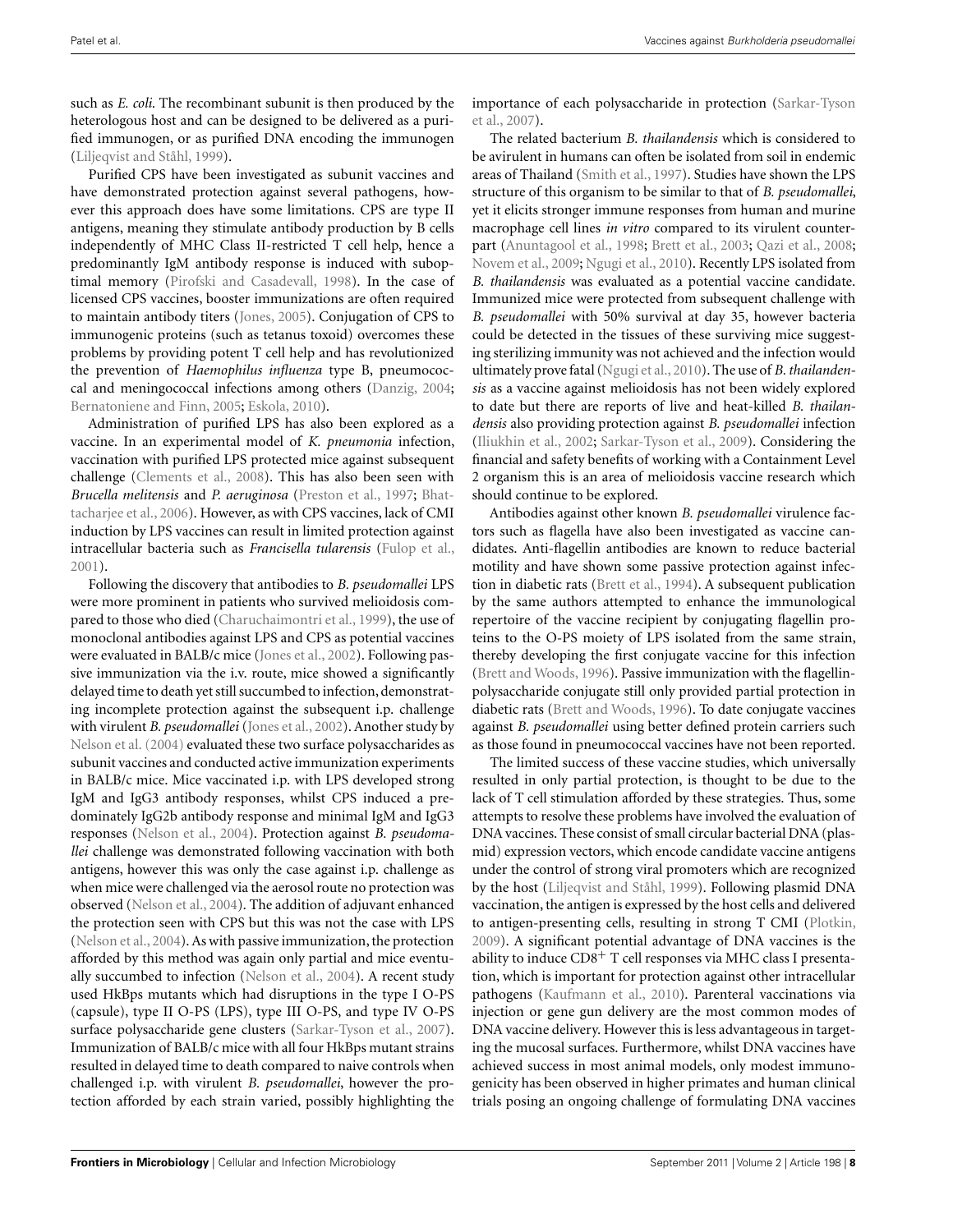for use in humans [\(Coban et al., 2008\)](#page-10-0). In attempts to improve the efficacy of DNA vaccines the genetic manipulation of live vectors, primarily bacteria or viruses, expressing pathogen-specific DNA has also been investigated. A prime example of this technique can be seen in *M. tuberculosis* vaccines, where a number of candidates have been generated using recombinant, replication-deficient vaccinia virus or adenoviruses which express the mycobacterial Ag85A (termed MVA85A and AdAg85A respectively; [McShane et al.](#page-12-0), [2004;](#page-12-0) [Santosuosso et al., 2006](#page-13-0); [Radosevic et al., 2007](#page-13-0); [Sander et al.,](#page-13-0) [2009\)](#page-13-0). These can induce strong Th1 immunity, including  $CD8<sup>+</sup>$ T cell responses, and are being evaluated in clinical trials for further development [\(Kaufmann et al., 2010\)](#page-12-0). A limitation of these vaccines however, is reduced efficacy following previous exposure to the vector, such as previous vaccination with vaccinia or natural exposure to cross-reacting strains of adenovirus (reviewed in [Bangari and Mittal, 2006](#page-10-0)).

DNA vaccines have also been investigated to a limited degree in melioidosis. Chen et al. evaluated a DNA vaccine encoding the *fliC* gene and demonstrated protection against *B. pseudomallei* infection in BALB/c mice. Intramuscular (i.m.) vaccination with this construct elicited both humoral and cell-mediated immune responses, demonstrated by increased IgG production and enhanced proliferation of splenocytes in response to *B. pseudomallei* flagellin [\(Chen et al.](#page-10-0), [2006b](#page-10-0)). IgG2a was the dominant antibody subclass detected, and a higher number of IFNγsecreting cells were found in the spleens of immunized mice, indicating the induction of a Th1 phenotype [\(Chen et al.](#page-10-0), [2006b](#page-10-0)). Immunized mice showed better control of bacterial burden in organs and increased survival after i.v. challenge compared to controls [\(Chen et al., 2006b\)](#page-10-0). Addition of the immunoadjuvant, cytosine preceding a guanosine motif oligodeoxynucleotide (CpG ODN), to the plasmid DNA encoding flagellin further enhanced the [protective effects elicited by this vaccination strategy \(](#page-10-0)Chen et al., [2006a\)](#page-10-0).

Purified proteins have had some success as potential vaccine candidates against other bioterrorism agents. For example,*Y. pestis* secretes a number of virulence factors which include Fraction 1 (F1) and V (virulence) proteins. These have been formulated together in recombinant subunit vaccines, and can induce protective immunity against plague [\(Williamson, 2009](#page-14-0)). However the use of single proteins or peptides as vaccines has had limited success due to restricted immunogenicity within the host, and often must be delivered with adjuvants to elicit protection. Furthermore, this approach requires the identification of virulence determinants or immunogenic epitopes as potential vaccine candidates, which in the case of intracellular bacteria can prove challenging [\(Titball](#page-14-0), [2008\)](#page-14-0). Nonetheless, in an attempt to identify novel vaccine antigens for *B. pseudomallei*, [Harland et al.](#page-11-0) [\(2007b](#page-11-0)) evaluated proteins of the ABC systems. ABC systems are widespread among living organisms and are thought to have roles in nutrient uptake and survival, as well as drug resistance and virulence [\(Garmory and Titball, 2004\)](#page-11-0). Comprising one of the largest protein families in prokaryotes, ABC systems are characterized by a highly conserved ATPase domain which binds ATP and provides energy for the conserved ABC proteins to import and export a wide variety of substrates across the membrane [\(Garmory and Titball, 2004\)](#page-11-0). Given the location of the ABC transporters it is possible that some protein components of the system are exposed to the immune system during infection, making them attractive as potential vaccine candidates. Three *B. pseudomallei* ABC transporter proteins, namely LolC, PotF, and OppA, were selected as candidate vaccine antigens following annotation of the reference strain *B. pseudomallei* K96423 [\(Harland et al.,](#page-11-0) [2007a,b\)](#page-11-0). Immunization of BALB/c mice with each protein mixed with adjuvant generated protein-specific IgG responses which were biased toward the IgG2a isotype and therefore a Th1 phenotype [\(Harland et al.](#page-11-0), [2007b\)](#page-11-0). In addition, restimulation assays using T cells from spleens of immunized mice, detected proteinspecific IFNγ production in culture supernatants [\(Harland et al.,](#page-11-0) [2007b](#page-11-0)).

This work indicated that all three proteins were capable of inducing both antigen-specific humoral and CMI responses. When mice were challenged i.p. with virulent *B. pseudomallei* K96423, PotF, and LolC vaccinated mice were significantly protected compared to naive mice, whilst vaccination with OppA showed no protection [\(Harland et al., 2007b](#page-11-0)). LolC was the most protective protein and when combined with immune stimulating complexes (ISCOMS) adjuvant in a complex with CpG ODN, the p[rotection afforded by this vaccine was enhanced \(](#page-11-0)Harland et al., [2007b\)](#page-11-0). Mice immunized with LolC were also significantly protected against challenge with the heterologous strain *B. pseudomallei* 576 [\(Harland et al., 2007b](#page-11-0)). However despite the relative success of this candidate vaccine, protection against melioidosis was still incomplete as mice eventually succumbed to infection.

A recent study highlighted the *B. pseudomallei* outer membrane protein A family (OmpA) as being immunogenic in mice as well as melioidosis patients [\(Hara et al.](#page-11-0), [2009\)](#page-11-0). Evaluation of the *B. pseudomallei* whole genome sequence identified 12 OmpA domains. Following annotation of the relevant open reading frames (ORFs) two of these OmpAs, namely Omp3 and Omp7, were successfully expressed as soluble protein and subsequently purified. Immunization of BALB/c mice with either Omp3 or Omp7 administered with adjuvant, significantly enhanced survival time following subsequent challenge with *B. pseudomallei*. Another study considered the Omp85 protein family as potential vaccine candidates [\(Su et al.](#page-13-0), [2010\)](#page-13-0). As with the OmpAs, BALB/c mice immunized with recombinant Omp85 demonstrated increased survival as well as reduced bacterial burdens in tissues compared to unvaccinated controls [\(Su et al., 2010\)](#page-13-0). Thus pilot experiments with Omp family proteins have demonstrated protective efficacy in animal models of melioidosis and studies with these proteins continue [\(Hara et al., 2009;](#page-11-0) [Su et al., 2010\)](#page-13-0). However it should be noted that the protection afforded was no greater than that observed previously with other strategies. Another abundant protein family which could be considered for vaccine research are the autotransporter proteins. These outer membrane/secreted proteins facilitate transport across the bacterial cell membrane and to the cell surface, and have been implicated in virulence of some Gram-negative bacteria [\(Henderson et al., 2004;](#page-11-0) [Wells et al.](#page-14-0), [2007](#page-14-0)). Investigation of this system in *B. pseudomallei* could provide more candidate proteins for vaccine development against melioidosis. Thus, the search for novel vaccine antigens against *B. pseudomallei* is continuing.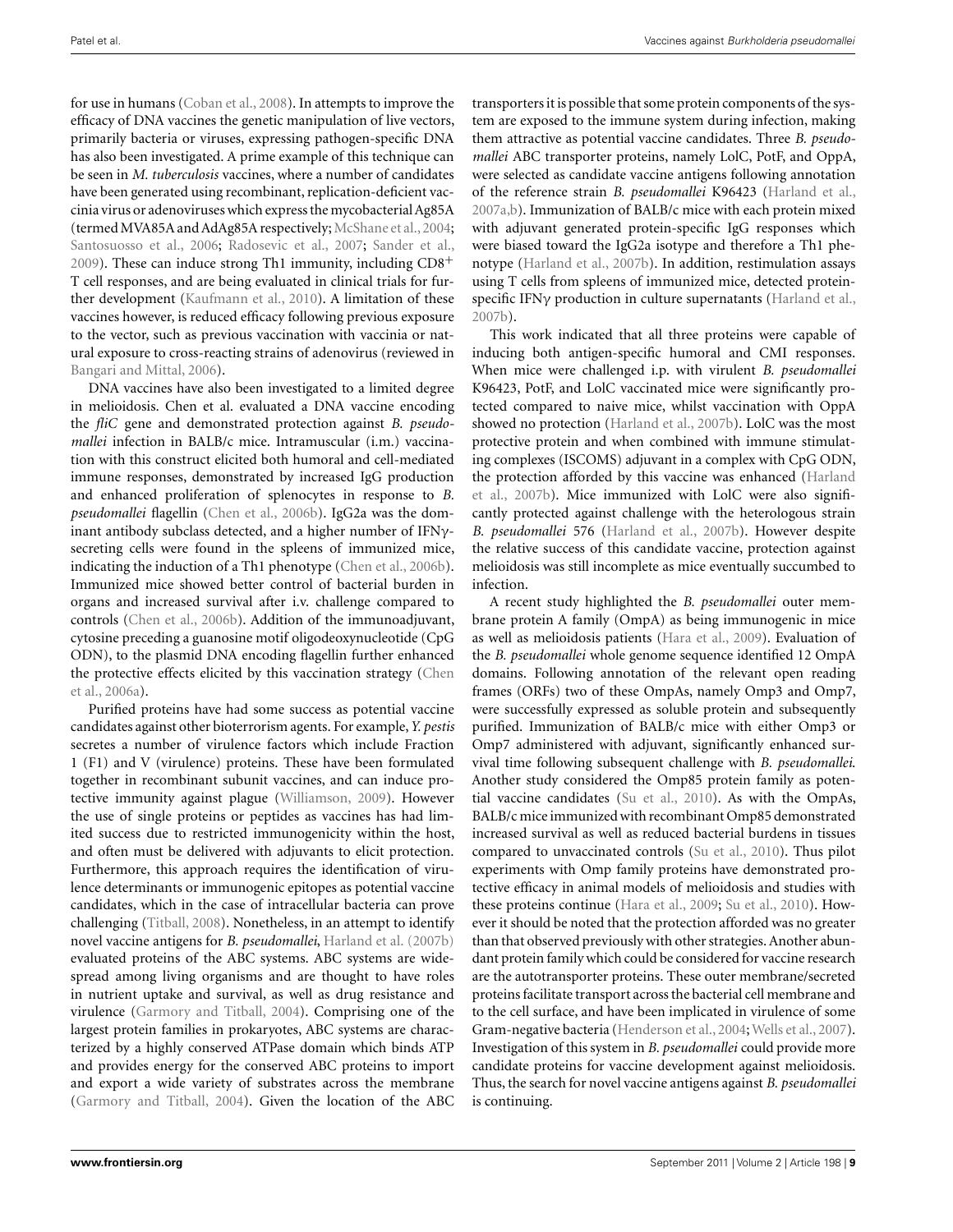In summary it is clear that a number of different strategies are under investigation for the development of new vaccines against melioidosis. However better understanding of specific pathogen– host interactions *in vivo*, as well as identification of key virulence determinants and correlates of protection, are needed to enhance vaccine research and development in the future.

#### **DISCUSSION**

A subunit vaccine based on a combination of protein and polysaccharide seems the most promising candidate melioidosis vaccine. Although there are some studies from the 1990s which demonstrate the feasibility of such a vaccine, there is no material currently available for testing, and no robust and reliable process for producing such a vaccine. The further development of a vaccine is also likely to depend on the nature of the population to be protected. For example, in South East (SE) Asia most of the individuals who develop melioidosis have an underlying condition that increases their susceptibility to disease. Thus individuals are effectively imunosuppressed, meaning that vaccines may be less effective in this group. The current assumption is that many of these individuals contract the disease via cuts and abrasions but it is possible that some cases are the consequence of the ingestion or inhalation of bacteria. In contrast a biodefense vaccine would need to protect the general population against an airborne challenge and would need to protect healthy individuals in addition to those with an underlying condition which pre-disposes them to disease. Ideally, a vaccine would be able to protect both of these groups and this linkage has several clear potential benefits. Firstly, it seems unlikely that a melioidosis vaccine for use in endemic areas in SE Asia would be economically viable without the ability to also use this vaccine for biodefense purposes. Secondly, the ability to identify at-risk groups in Thailand, or indeed other parts of SE Asia, would allow meaningful clinical trials to be carried out.

There is still considerable debate over the most appropriate animal model for testing vaccine candidates. Many of the studies carried out to date are in highly susceptible BALB/c mice and this model is more suitable to the study of acute melioidosis. In contrast C57BL/6 mice develop either acute or chronic disease depending on the challenge dose. The characteristic clinical features of human melioidosis such as acute versus chronic disease, pneumonia, and abscess formation in the liver and spleen are therefore mirrored in the C57BL/6 model. In studies we have carried out, the degree of protection offered by various immunogens has been greater in C57BL/6 than in BALB/c mice. Whilst a large proportion of an endemic population is exposed to *B. pseudomallei* only relatively few develop clinical disease, suggesting the majority of people have some form of resistance against melioidosis. Alternatively given the risk factors associated with melioidosis, the organism may only be capable of causing disease in an immunocompromised host. Nonetheless the immune responses elicited by patients who develop clinical infection are likely to be different to those who remain asymptomatic, so identifying immune responses under conditions of the strongest vaccine protection in resistant mice may provide insights into what is required from future vaccine designs. Our laboratories have addressed this problem and preliminary data demonstrated that following i.n. vaccination with 2D2, C57BL/6 mice were significantly protected against i.n. challenge with *B. pseudomallei* 576 with 60% of mice still alive 250 days post challenge (A. Easton, unpublished data). To determine if the surviving mice had completely cleared the infection, they were treated with dexamethasone which suppresses the immune system and consequently reactivation of acute infection can occur due to the presence of persistent bacteria. However all mice survived the dexamethasone treatment and no bacteria were detected in the spleen, lung, or liver indicating that these mice had in fact achieved sterilizing immunity following 2D2 vaccination (A. Easton, unpublished data). This vaccine strategy thus provides the best protection against experimental melioidosis to date, and further investigation using the resistant C57BL/6 model in vaccination studies is ongoing.

Whilst the i.p. route is commonly used in experimental animal models, the s.c. or i.n. route of infection could be considered more physiologically relevant model for melioidosis. In human *B. pseudomallei* infection, inhalation is an important route of exposure in both endemic regions and in a potential bioterrorism situation. Involvement of the lung is often associated with severe disease with pneumonia being the most prominent clinical pres[entation of melioidosis in all studies](#page-11-0) [\(Howe et al.](#page-12-0)[,](#page-11-0) [1971](#page-12-0)[;](#page-11-0) Guard et al.[, 1984;](#page-11-0) [Chaowagul et al.](#page-10-0), [1989;](#page-10-0) [Puthucheary et al., 1992;](#page-13-0) Simpson et al., [1999](#page-13-0); [Currie et al.](#page-11-0), [2000;](#page-11-0) [Chrispal et al.](#page-10-0), [2010](#page-10-0)). Despite the importance of pulmonary *B. pseudomallei* infection, very few studies have investigated vaccine-mediated protection against respiratory challenge. Studies of other respiratory infections such as influenza, tuberculosis, and tularemia, have demonstrated that to effectively generate protective mucosal immune responses, the vaccine should be delivered directly to the target mucosa rather than systemically [\(Hornick and Eigelsbach](#page-12-0), [1966;](#page-12-0) [Conlan et al.,](#page-10-0) [2005;](#page-10-0) [Santosuosso et al., 2006](#page-13-0); [Perrone et al., 2009](#page-13-0)). Consequently our laboratory has developed an i.n. model of vaccination in BALB/c mice using the *B. pseudomallei* mutant 2D2. Vaccinated mice were protected against subsequent i.n. challenge, as determined by enhanced survival and reduced bacterial burdens in the spleen and lung [\(Easton et al.](#page-11-0), [2011](#page-11-0)). Of note is the observation that protection against pulmonary *B. pseudomallei* challenge was significantly greater following i.n. vaccination as opposed to i.p. vaccination [\(Easton et al.](#page-11-0), [2011\)](#page-11-0). This phenomenon was also seen in experiments by [Breitbach et al.](#page-10-0) [\(2008\)](#page-10-0) in which vaccination with attenuated *B. pseudomallei* purine mutants was most effective against pulmonary challenge when administered via the i.n. route. Furthermore a recent study demonstrated i.n. vaccination with HkBps administered with a potent mucosal adjuvant, was significantly more protective against i.n. challenge compared to HkBps alone [\(Henderson et al.](#page-11-0), [2011](#page-11-0)). Together these data highlight the need to consider the efficacy of pulmonary vaccination and mucosal targeting in the future of melioidosis vaccine design and development.

Finally, since it may be possible to carry our clinical trials with a candidate melioidosis vaccine, there may be a less urgent need for non-human primate models of disease than is the case for other infections caused by bioterrorism agents. Nevertheless, it would be highly desirable to have also tested such a candidate in a suitable non-human primate model. To our knowledge, marmoset,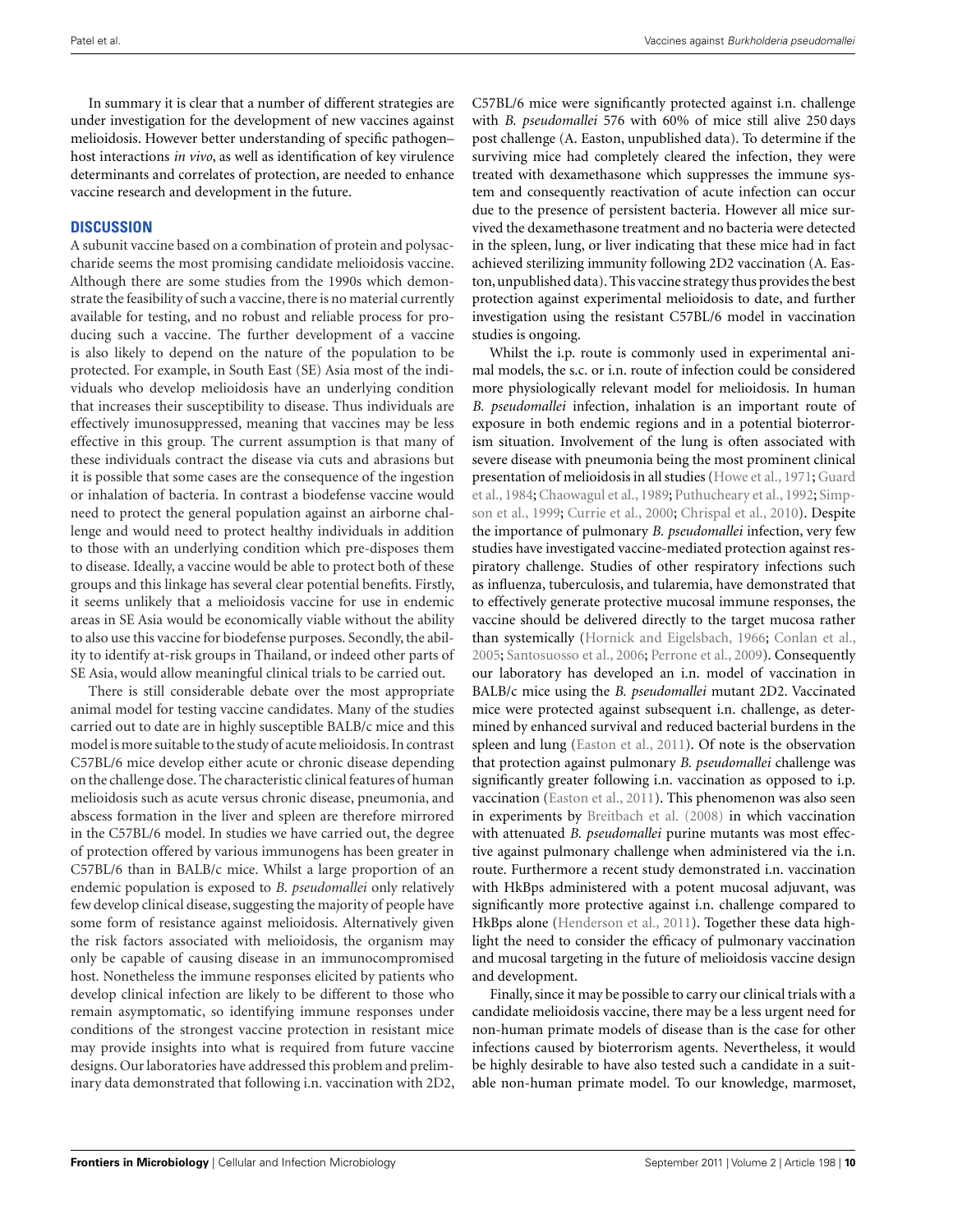<span id="page-10-0"></span>rhesus macaque, and African Green monkey models of melioidosis are currently being evaluated and we await the results of these studies.

#### **REFERENCES**

- Adler, N. R., Govan, B., Cullinane, M., Harper,M.,Adler, B., and Boyce, J. D. (2009). The molecular and cellular basis of pathogenesis in melioidosis: how does *Burkholderia pseudomallei* cause disease? *FEMS Microbiol. Rev.* 33, 1079–1099.
- Akira, S., Uematsu, S., and Takeuchi, O. (2006). Pathogen recognition and innate immunity. *Cell* 124, 783–801.
- Anuntagool, N., Intachote, P., Wuthiekanun, V., White, N. J., and Sirisinha, S. (1998). Lipopolysaccharide from nonvirulent Ara+*Burkholderia pseudomallei* isolates is immunologically indistinguishable from lipopolysaccharide from virulent Ara- clinical isolates. *Clin. Diagn. Lab. Immunol.* 5, 225–229.
- Ashdown, L. R., and Guard, R. W. (1984). The prevalence of human melioidosis in Northern Queensland. *Am. J. Trop. Med. Hyg.* 33, 474–478.
- Atkins, T., Prior, R. G., Mack, K., Russell, P., Nelson, M., Oyston, P., Dougan, G., and Titball, R. W. (2002a). A mutant of *Burkholderia pseudomallei*, auxotrophic in the branched chain amino acid biosynthetic pathway, is attenuated and protective in a murine model of melioidosis. *Infect. Immun.* 70, 5290–5294.
- Atkins, T., Prior, R., Mack, K., Russell, P., Nelson, M., Prior, J., Ellis, J., Oyston, P. C. F., Dougan, G., and Titball, R. W. (2002b). Characterisation of an acapsular mutant of *Burkholderia pseudomallei* identified by signature tagged mutagenesis. *J. Med. Microbiol.* 51, 539–553.
- Bangari, D. S., and Mittal, S. K. (2006). Development of nonhuman adenoviruses as vaccine vectors. *Vaccine* 24, 849–862.
- Barnes, J. L., and Ketheesan, N. (2007). Development of protective immunity in a murine model of melioidosis is influenced by the source of *Burkholderia pseudomallei* antigens. *Immunol. Cell Biol.* 85, 551–557.
- Barnes, J. L., Ulett, G. C., Ketheesan, N., Clair, T., Summers, P. M., and Hirst, R. G. (2001). Induction of multiple chemokine and colonystimulating factor genes in experimental *Burkholderia pseudomallei* infection. *Immunol. Cell Biol.* 79, 490–501.
- Barnes, J. L., Warner, J., Melrose, W., Durrheim, D., Speare, R.,

Reeder, J. C., and Ketheesan, N. (2004). Adaptive immunity in melioidosis: a possible role for T cells in determining outcome of infection with *Burkholderia pseudomallei*. *Clin. Immunol.* 113, 22–28.

- Bernatoniene, J., and Finn, A. (2005). Advances in pneumococcal vaccines: advantages for infants and children. *Drugs* 65, 229–255.
- Bhattacharjee, A. K., Izadjoo, M. J., Zollinger, W. D., Nikolich, M. P., and Hoover, D. L. (2006). Comparison of protective efficacy of subcutaneous versus intranasal immunization of mice with a *Brucella melitensis* lipopolysaccharide subunit vaccine. *Infect. Immun.* 74, 5820–5825.
- Breitbach, K., Klocke, S., Tschernig, T., van Rooijen, N., Baumann, U., and Steinmetz, I. (2006). Role of inducible nitric oxide synthase and NADPH oxidase in early control of *Burkholderia pseudomallei* infection in mice. *Infect. Immun.* 74, 6300–6309.
- Breitbach, K., Köhler, J., and Steinmetz, I. (2008). Induction of protective immunity against *Burkholderia pseudomallei* using attenuated mutants with defects in the intracellular life cycle. *Trans. R. Soc. Trop. Med. Hyg.* 102, S89–S94.
- Breitbach, K., Wongprompitak, P., and Steinmetz, I. (2011). Distinct roles for nitric oxide in resistant C57BL/6 and susceptible BALB/c mice to control *Burkholderia pseudomallei* infection. *BMC Immunol.* 12,20. doi: 10.1186/1471-2172-12-20
- Brett, P., and Woods, D. E. (1996). Structural and immunological characterization of *Burkholderia pseudomallei* O-polysaccaride-flagellin protein conjugates. *Infect. Immun* 64, 2824–2828.
- Brett, P. J., Burtnick, M. N., and Woods, D. E. (2003). The wbiA locus is required for the 2-Oacetylation of lipopolysaccharide expressed by *Burkholderia pseudomallei* and *Burkholderia thailandensis*. *FEMS Microbiol. Lett.* 218, 323–328.
- Brett, P. J., Mah, D. C., and Woods, D. E. (1994). Isolation and characterization of *Pseudomonas pseudomallei* flagellin proteins. *Infect. Immun.* 62, 1914–1919.
- Brown, A. E., Dance, D. A., Suputtamongkol, Y., Chaowagul, W.,

## **ACKNOWLEDGMENTS**

Work in the authors laboratory was supported by National Institute of Health Grant U01AI061363.

- Kongchareon, S.,Webster, H. K., and White, N. J. (1991). Immune cell activation in melioidosis: increased serum levels of interferon-gamma and soluble interleukin-2 receptors without change in soluble CD8 protein. *J. Infect. Dis.* 163, 1145–1148.
- Cai, H., Yu, D. H., Hu, X. D., Li, S. X., and Zhu, Y. X. (2006). A combined DNA vaccine-prime, BCG-boost strategy results in better protection against *Mycobacterium bovis* challenge. *DNA Cell Biol.* 25, 438–447.
- Chanchamroen, S., Kewcharoenwong, C., Susaengrat, W., Ato, M., and Lertmemongkolchai, G. (2009). Human polymorphonuclear neutrophil responses to *Burkholderia pseudomallei* in healthy and diabetic subjects. *Infect. Immun.* 77, 456–463.
- Chaowagul, W., Suputtamongkol, Y., Dance, D. A., Rajchanuvong, A., Pattara-arechachai, J., and White, N. J. (1993). Relapse in melioidosis: incidence and risk factors. *J. Infect. Dis.* 168, 1181–1185.
- Chaowagul, W., White, N. J., Dance, D. A., Wattanagoon, Y., Naigowit, P., Davis, T. M., Looareesuwan, S., and Pitakwatchara, N. (1989). Melioidosis: a major cause of communityacquired septicemia in northeastern Thailand. *J. Infect. Dis.* 159, 890–899.
- Charuchaimontri, C., Suputtamongkol, Y., Nilakul, C., Chaowagul, W., Chetchotisakd, P., Lertpatanasuwun, N., Intaranongpai, S., Brett, P. J., and Woods, D. E. (1999). Antilipopolysaccharide II: an antibody protective against fatal melioidosis. *Clin. Infect. Dis.* 29, 813–818.
- Chen, Y.-S., Hsiao, Y.-S., Lin, H.-H., Liu, Y., and Chen, Y.-L. (2006a). CpGmodified plasmid DNA encoding flagellin improves immunogenicity and provides protection against *Burkholderia pseudomallei* infection in BALB/c mice. *Infect. Immun.* 74, 1699–1705.
- Chen, Y.-S., Hsiao, Y.-S., Lin, H.-H., Yen, C.-M., Chen, S.-C., and Chen, Y.-L. (2006b). Immunogenicity and anti-*Burkholderia pseudomallei* activity in Balb/c mice immunized with plasmid DNA encoding flagellin.*Vaccine* 24, 750–758.
- Cheng, A., and Currie, B. (2005). Melioidosis: epidemiology,

pathophysiology, and management. *Clin. Microbiol. Rev.* 18, 383–416.

- Cheng, A. C., Wuthiekanun, V., Limmathurotsakul, D., Chierakul, W., and Peacock, S. J. (2008). Intensity of exposure and incidence of melioidosis in Thai children. *Trans. R. Soc. Trop. Med. Hyg.* 102, S37–S39.
- Chierakul, W., Wuthiekanun, V., Chaowagul, W., Amornchai, P., Cheng, A. C., White, N. J., Day, N. P. J., and Peacock, S. J. (2005). Disease severity and outcome of melioidosis in HIV coinfected individuals. *Am. J. Trop. Med. Hyg.* 73, 1165–1166.
- Chrispal, A., Rajan, S. J., and Sathyendra, S. (2010). The clinical profile and predictors of mortality in patients with melioidosis in South India. *Trop. Doct.* 40, 36–38.
- Clements, A., Jenney, A. W., Farn, J. L., Brown, L. E., Deliyannis, G., Hartland, E. L., Pearse, M. J., Maloney, M. B., Wesselingh, S. L., Wijburg, O. L., and Strugnell, R. A. (2008). Targeting subcapsular antigens for prevention of *Klebsiella pneumoniae* infections. *Vaccine* 26, 5649–5653.
- Coban, C., Koyama, S., Takeshita, F., Akira, S., and Ishii, K. J. (2008). Molecular and cellular mechanisms of DNA vaccines. *Hum. Vaccin.* 4, 453–457.
- Coffman, R. L., and Carty, J. (1986). A T cell activity that enhances polyclonal IgE production and its inhibition by interferon-gamma. *J. Immunol.* 136, 949–954.
- Conlan, J. W., Shen, H., KuoLee, R., Zhao, X., and Chen, W. (2005). Aerosol-, but not intradermalimmunization with the live vaccine strain of *Francisella tularensis* protects mice against subsequent aerosol challenge with a highly virulent type A strain of the pathogen by an αβ T cell- and interferon gammadependent mechanism. *Vaccine* 23, 2477–2485.
- Currie, B. (2003). Melioidosis: an important cause of pneumonia in residents of and travellers returned from endemic regions. *Eur. Respir. J.* 22, 542–550.
- Currie, B. J. (2008). Advances and remaining uncertainties in the epidemiology of *Burkholderia pseudomallei* and melioidosis. *Trans. R. Soc. Trop. Med. Hyg.* 102, 225–227.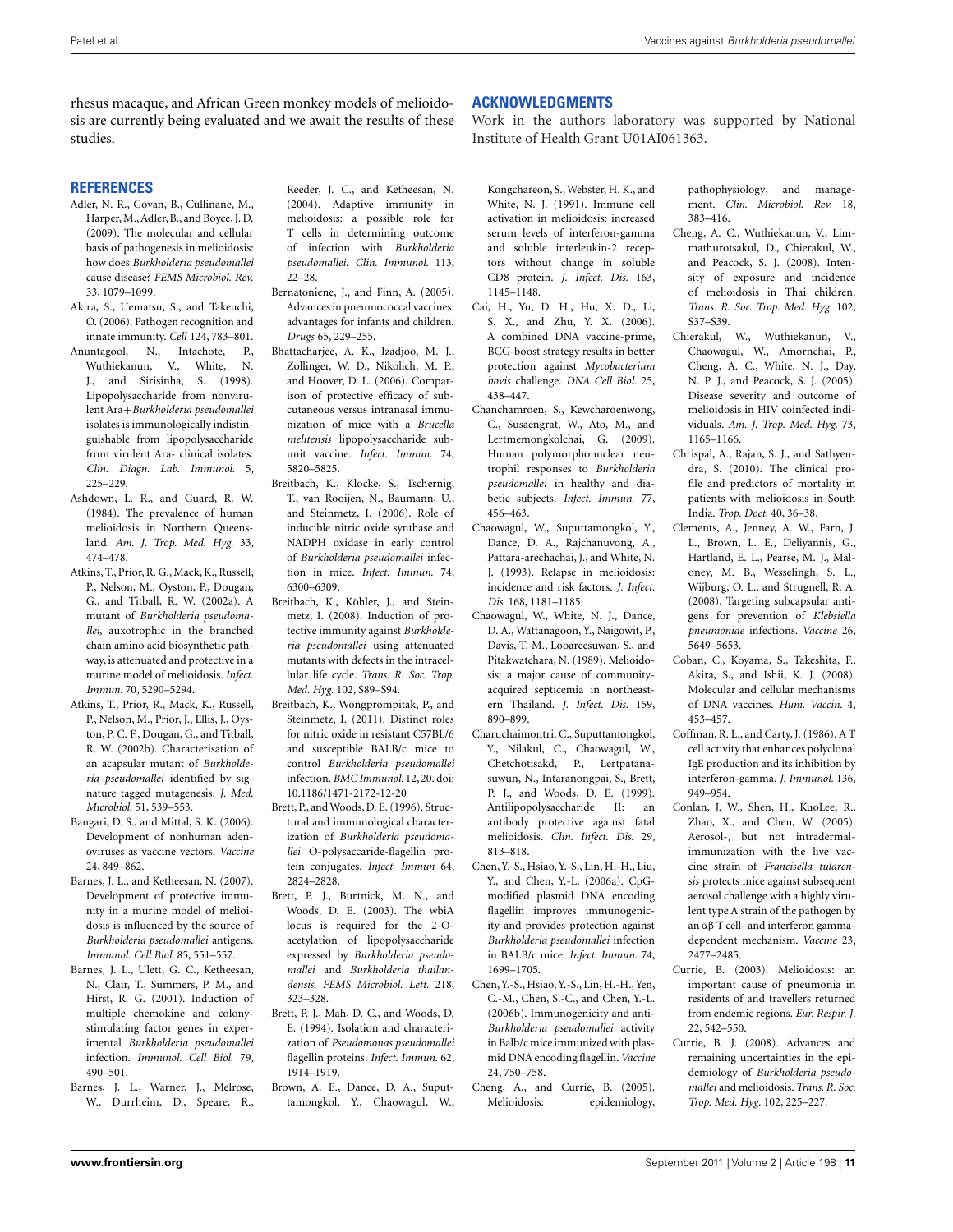- <span id="page-11-0"></span>Currie, B. J., Fisher, D. A., Howard, D. M., Burrow, J. N., Lo, D., Selva-Nayagam, S., Anstey, N. M., Huffam, S. E., Snelling, P. L., Marks, P. J., Stephens, D. P., Lum, G. D., Jacups, S. P., and Krause, V. L. (2000). Endemic melioidosis in tropical northern Australia: a 10 year prospective study and review of the literature. *Clin. Infect. Dis.* 31, 981–986.
- Currie, B. J., and Jacups, S. P. (2003). Intensity of rainfall and severity of melioidosis, Australia. *Emerg. Infect. Dis.* 9, 1538–1542.
- Currie, B. J., Jacups, S. P., Cheng, A. C., Fisher, D. A., Anstey, N. M., Huffam, S. E., and Krause, V. L. (2004). Melioidosis epidemiology and risk factors from a prospective wholepopulation study in northern Australia. *Trop. Med. Int. Health* 9, 1167–1174.
- Dance, D. A. B., Wuthiekanun, V., Chaowagul, W., and White, N. J. (1989). The antimicrobial susceptibility of *Pseudomonas pseudomallei*. Emergence of resistance in vitro and during treatment. *J. Antimicrob. Chemother.* 24, 295–309.
- Dannenberg, A. M. Jr., and Scott, E. M. (1958a). Melioidosis: pathogenesis and immunity in mice and hamsters. I. Studies with virulent strains of *Malleomyces pseudomallei*. *J. Exp. Med.* 107, 153–166.
- Dannenberg, A. M. Jr., and Scott, E. M. (1958b). Melioidosis: pathogenesis and immunity in mice and hamsters. II. Studies with avirulent strains of *Malleomyces pseudomallei. Am. J. Pathol.* 34, 1099–1121.
- Dannenberg, A. M. Jr., and Scott, E. M. (1960). Melioidosis: pathogenesis and immunity in mice and hamsters: III. Effect of vaccination with avirulent strains of *Pseudomonas pseudomallei* on the resistance to the establishment and the resistance to the progress of respiratory melioidosis caused by virulent strains; all-or-none aspects of this disease. *J. Immunol.* 84, 233–246.
- Danzig, L. (2004). Meningococcal vaccines. *Pediatr. Infect. Dis. J.* 23, S285–S292.
- Dennis, D. T., Inglesby, T.V., Henderson, D. A., Bartlett, J. G., Ascher, M. S., Eitzen, E., Fine, A. D., Friedlander, A. M., Hauer, J., Layton, M.,Lillibridge, S. R., McDade, J. E., Osterholm, M. T., O'Toole, T., Parker, G., Perl, T. M., Russell, P. K., Tonat, K., and for the Working Group in Civilian Biodefense. (2001). Tularemia as a biological weapon: medical and public health management. *JAMA* 285, 2763–2773.
- Dorman, S. E., Gill, V. J., Gallin, J. I., and Holland, S. M. (1998). *Burkholderia pseudomallei* infection in a Puerto Rican patient with chronic granulomatous disease: case report and review of occurrences in the Americas. *Clin. Infect. Dis.* 26, 889–894.
- Druar, C., Yu, F., Barnes, J. L., Okinaka, R. T., Chantratita, N., Beg, S., Stratilo, C. W., Olive, A. J., Soltes, G., Russell, M. L., Limmathurotsakul, D., Norton, R. E., Ni, S. X., Picking, W. D., Jackson, P. T., Stewart, D. I. H., Tsvetnitsky, V., Picking, W. L., Cherwonogrodzky, J. W., Ketheesan, N., Peacock, S. J., and Wiersma, E. J. (2008). Evaluating *Burkholderia pseudomallei* Bip proteins as vaccines and Bip antibodies as detection agents. *FEMS Immunol. Med. Microbiol.* 52, 78–87.
- Dworkin, M. S., Ward, J. W., Hanson, D. L., Jones, J. L., and Kaplan, J. E. (2001). Pneumococcal disease among human immunodeficiency virus-infected persons: incidence, risk factors, and impact of vaccination. *Clin. Infect. Dis.* 32, 794–800.
- Easton, A., Haque, A., Chu, K., Lukaszewski, R., and Bancroft, G. J. (2007). A critical role for neutrophils in resistance to experimental infection with *Burkholderia pseudomallei*. *J. Infect. Dis.* 195, 99–107.
- Easton, A., Haque, A., Chu, K., Patel, N., Lukaszewski, R., Krieg, A. M., Titball,R.W., and Bancroft,G. J. (2011). Combining vaccination and postexposure CpG therapy provides optimal protection against lethal sepsis in a biodefense model of human melioidosis. *J. Infect. Dis.* 204, 636– 644.
- Edelson, B. T., and Unanue, E. R. (2000). Immunity to *Listeria* infection. *Curr. Opin. Immunol.* 12, 425–431.
- Egan, A. M., and Gordon, D. L. (1996). *Burkholderia pseudomallei* activates complement and is ingested but not killed by polymorphonuclear leukocytes. *Infect. Immun.* 64, 4952–4959.
- Ekchariyawat, P., Pudla, S., Limposuwan, K., Arjcharoen, S., Sirisinha, S., and Utaisincharoen, P. (2005). *Burkholderia pseudomallei*-induced expression of suppressor of cytokine signaling 3 and cytokine-inducible Src homology 2-containing protein in mouse macrophages: a possible mechanism for suppression of the response to gamma interferon stimulation. *Infect. Immun.* 73, 7332–7339.
- Elvin, S., Healey, G., Westwood, A., Knight, S., Eyles, J., and Williamson, E. (2006). Protection against heterologous *Burkholderia*

*pseudomallei* strains by dendritic cell immunization. *Infect. Immun.* 74, 1706–1711.

- Eskola, J. (2010). Foresight in medicine: current challenges with *Haemophilus influenzae* type b conjugate vaccines. *J. Intern. Med.* 267, 241–250.
- Flynn, J., and Chan, J. (2001). Immunology of tuberculosis. *Annu. Rev. Immunol.* 19, 93–129.
- Friedland, J. S., Suputtamongkol, Y., Remick, D. G., Chaowagul, W., Strieter, R. M., Kunkel, S. L., White, N. J., and Griffin, G. E. (1992). Prolonged elevation of interleukin-8 and interleukin-6 concentrations in plasma and of leukocyte interleukin-8 mRNA levels during septicemic and localized *Pseudomonas pseudomallei* infection. *Infect. Immun.* 60, 2402–2408.
- Fry, A. M., Zell, E. R., Schuchat, A., Butler, J. C., and Whitney, C. G. (2002). Comparing potential benefits of new pneumococcal vaccines with the current polysaccharide vaccine in the elderly. *Vaccine* 21, 303–311.
- Fulop, M., Mastroeni, P., Green, M., and Titball, R. W. (2001). Role of antibody to lipopolysaccharide in protection against low- and high-virulence strains of *Francisella tularensis*. *Vaccine* 19, 4465–4472.
- Garmory, H. S., and Titball, R. W. (2004). ATP-binding cassette transporters are targets for the development of antibacterial vaccines and therapies. *Infect. Immun.* 72, 6757–6763.
- Gilks, C. F., Ojoo, S. A., Ojoo, J. C., Brindle, R. J., Paul, J., Batchelor, B. I., Kimari, J. N., Newnham, R., Bwayo, J., Plummer, F. A., and Warrell, D. A. (1996). Invasive pneumococcal disease in a cohort of predominantly HIV-1 infected female sexworkers in Nairobi, Kenya. *Lancet* 347, 718–723.
- Govan, B., and Ketheesan, N. (2004). Exposure to *Burkholderia pseudomallei* induces cell-mediated immunity in healthy individuals. *Clin. Microbiol. Infect.* 10, 585–587.
- Griffin, K. F., Oyston, P. C., and Titball, R. W. (2007). *Francisella tularensis* vaccines. *FEMS Immunol. Med. Microbiol.* 49, 315–323.
- Guard, R. W., Khafagi, F. A., Brigden, M. C., and Ashdown, L. R. (1984). Melioidosis infar north Queensland: a clinical and epidemiological review of twenty cases. *Am. J. Trop. Med. Hyg.* 33, 467–473.
- Haque, A., Easton, A., Smith, D., O'Garra, A., Van Rooijen, N., Lertmemongkolchai, G., Titball, R. W., and Bancroft, G. J. (2006a). Role of

T cells in innate and adaptive immunity against murine *Burkholderia pseudomallei* infection. *J. Infect. Dis.* 193, 370–379.

- Haque, A., Chu, K., Easton, A., Stevens, M. P., Galyov, E. E.,Atkins, T., Titball, R., and Bancroft, G. J. (2006b). A live experimental vaccine against *Burkholderia pseudomallei* elicits CD4+ cell-mediated immunity, priming T cells specific for 2 type III secretion system proteins. *J. Infect. Dis.* 194, 1241–1248.
- Hara, Y., Mohamed, R., and Nathan, S. (2009). Immunogenic *Burkholderia pseudomallei* outer membrane proteins as potential candidate vaccine targets. *PLoS ONE* 4, e6496. doi: 10.1371/journal.pone.0006496
- Harland, D., Dassa, E., Titball, R., Brown, K., and Atkins, H. (2007a). ATP-binding cassette systems in *Burkholderia pseudomallei* and *Burkholderia mallei*. *BMC Genomics* 8, 83. doi: 10.1186/1471-2164- 8-83
- Harland, D. N., Chu, K., Haque, A., Nelson, M., Walker, N. J., Sarkar-Tyson, M., Atkins, T. P., Moore, B., Brown, K. A., Bancroft, G., Titball, R. W., and Atkins, H. S. (2007b). Identification of a LolC homologue in *Burkholderia pseudomallei*, a novel protective antigen for melioidosis. *Infect. Immun.* 75, 4173–4178.
- Hasselbring, B. M., Patel, M. K., and Schell, M. A. (2011). *Dictyostelium discoideum* as a model system for identification of *Burkholderia pseudomallei* virulence factors. *Infect. Immun.* 79, 2079–2088.
- Healey, G. D., Elvin, S. J., Morton, M., and Williamson, E. D. (2005). Humoral and cell-mediated adaptive immune responses are required for protection against *Burkholderia pseudomallei* challenge and bacterial clearance postinfection. *Infect. Immun.* 73, 5945–5951.
- Henderson, A., Propst, K., Kedl, R., and Dow, S. (2011). Mucosal immunization with liposome-nucleic acid adjuvants generates effective humoral and cellular immunity. *Vaccine* 29, 5304–5312.
- Henderson, I. R., Navarro-Garcia, F., Desvaux, M., Fernandez, R. C., and Ala'Aldeen, D. (2004). Type V protein secretion pathway: the autotransporter story. *Microbiol. Mol. Biol. Rev.* 68, 692–744.
- Hewlett, E. L. (1997). Preparation and composition of acellular *pertussis* vaccines. Consideration of potential effects on vaccine efficacy. *Dev. Biol. Stand.* 89, 143–151.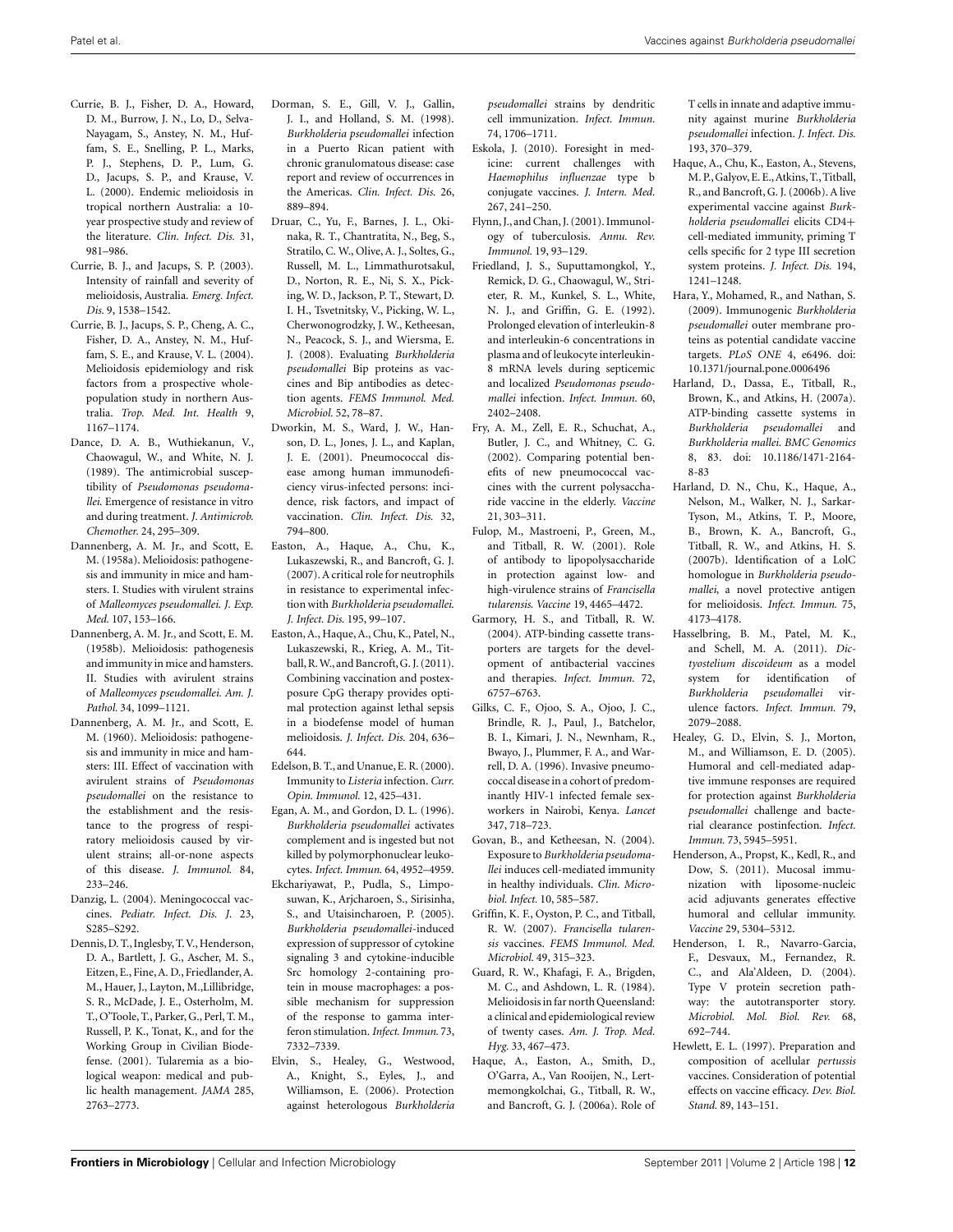- <span id="page-12-0"></span>Higgins, S. C., Jarnicki, A. G., Lavelle, E. C., and Mills, K. H. G. (2006). TLR4 mediates vaccine-induced protective cellular immunity to *Bordetella pertussis*: role of IL-17-producing T cells. *J. Immunol.* 177, 7980–7989.
- Hii, C. S., Sun, G. W., Goh, J. W. K., Lu, J., Stevens, M. P., and Gan, Y. H. (2008). Interleukin-8 induction by *Burkholderia pseudomallei* can occur without Toll-like receptor signaling but requires a functional type III secretion system. *J. Infect. Dis.* 197, 1537–1547.
- Hill, D. R., Ford, L., and Lalloo, D. G. (2006). Oral cholera vaccines: use in clinical practice. *Lancet Infect. Dis.* 6, 361–373.
- Ho, M., Schollaardt, T., Smith, M. D., Perry, M. B., Brett, P. J., Chaowagul, W., and Bryan, L. E. (1997). Specificity and functional activity of anti-*Burkholderia pseudomallei* polysaccharide antibodies. *Infect. Immun.* 65, 3648–3653.
- Hoover, D. R., Saah, A. J., Bacellar, H., Phair, J., Detels, R., Anderson, R., Kaslow, R. A., and The Multicenter AIDS Cohort Study (1993). Clinical manifestations of AIDS in the era of Pneumocystis prophylaxis. *N. Engl. J. Med.* 329, 1922–1926.
- Hoppe, I., Brenneke, B., Rohde, M., Kreft, A., Häußler, S., Reganzerrowski, A., and Steinmetz, I. (1999). Characterization of a murine model of melioidosis: comparison of different strains of mice. *Infect. Immun.* 67, 2891–2900.
- Hornick, R. B., and Eigelsbach, H. T. (1966). Aerogenic immunization of man with live Tularemia vaccine. *Microbiol. Mol. Biol. Rev.* 30, 532–538.
- Howe, C., Sampath,A., and Spotnitz,M. (1971). The pseudomallei group: a review. *J. Infect. Dis.* 124, 598–606.
- Iliukhin, V. I., Senina, T. V., Plekhanova, N. G., Antonov, V. A., Merinova, L. K., and Seimova, I. K. (2002). *Burkholderia thailandensis*: biological properties, identification and taxonomy. *Mol. Gen. Mikrobiol. Virusol.* 1, 7–11.
- Inglesby, T.V., Dennis, D. T., Henderson, D. A., Bartlett, J. G., Ascher, M. S., Eitzen, E., Fine, A. D., Friedlander, A. M., Hauer, J., Koerner, J. F., McDade, J., Osterholm, M. T., O'Toole, T., Parker, G., Perl, T. M., Russell, P. K., Schoch-Spana, M., Tonat, K., and for the Working Group in Civilian Biodefense. (2000). Plague as a biological weapon: medical and public health management. *JAMA* 283, 2281–2290.
- Inglesby, T. V., O'Toole, T., Henderson, D. A., Bartlett, J. G., Ascher,
- M. S., Eitzen, E., Friedlander, A. M., Gerberding, J., Hauer, J., Hughes, J., McDade, J., Osterholm, M. T., Parker, G., Perl, T. M., Russell, P. K., Tonat, K., and for the Working Group in Civilian Biodefense. (2002). Anthrax as a biological weapon, 2002: updated recommendations for management. *JAMA* 287, 2236–2252.
- Ivanoff, B., Levine, M. M., and Lambert, P. H. (1994). Vaccination against typhoid fever: present status. *Bull. World Health Organ.* 72, 957–971.
- Janeway, C. A., and Medzhitov, R. (2002). Innate immune recognition. *Annu. Rev. Immunol.* 20, 197–216.
- Janeway, C.A. Jr., Murphy, K., Travers, P., and Walport, M. (2008). *Janeway's Immunobiology: T Cell-Mediated Immunity*, Chapter 8, 7th Edn. New York: Garland Science, 340–341.
- Jones, A., DeShazer, D., and Woods, D. (1997). Identification and characterization of a two-component regulatory system involved in invasion of eukaryotic cells and heavymetal resistance in *Burkholderia pseudomallei*. *Infect. Immun.* 65, 4972–4977.
- Jones, C. (2005). Vaccines based on the cell surface carbohydrates of pathogenic bacteria. *An. Acad. Bras. Cienc.* 77, 293–324.
- Jones, S., Ellis, J., Russell, P., Griffin, K., and Oyston, P. (2002). Passive protection against *Burkholderia pseudomallei* infection in mice by monoclonal antibodies against capsular polysaccharide, lipopolysaccharide or proteins. *J. Med. Microbiol.* 51, 1055–1062.
- Kanaphun, P., Thirawattanasuk, N., Suputtamongkol, Y., Naigowit, P., Dance, D. A., Smith, M. D., and White, N. J. (1993). Serology and carriage of *Pseudomonas pseudomallei*: a prospective study in 1000 hospitalized children in northeast Thailand. *J. Infect. Dis.* 167, 230–233.
- Kaufmann, S. H. E., Hussey, G., and Lambert, P.-H. (2010). New vaccines for tuberculosis. *Lancet* 375, 2110–2119.
- Ketheesan, N., Barnes, J. L., Ulett, G. C., VanGessel, H. J., Norton, R. E., Hirst, R. G., and LaBrooy, J. T. (2002). Demonstration of a cell-mediated immune response in melioidosis. *J. Infect. Dis.* 186, 286–289.
- Lauw, F. N., Simpson, A. J., Prins, J. M., Smith, M. D., Kurimoto, M., van Deventer, S. J., Speelman, P., Chaowagul, W., White, N. J., and van der Poll, T. (1999). Elevated plasma concentrations of interferon

(IFN)-gamma and the IFN-gammainducing cytokines interleukin (IL)- 18, IL-12, and IL-15 in severe melioidosis. *J. Infect. Dis.* 180, 1878–1885.

- Lazzaroni, S. M., Barnes, J. L., Williams, N. L., Govan, B. L., Norton, R. E., LaBrooy, J. T., and Ketheesan, N. (2008). Seropositivity to *Burkholderia pseudomallei* does not reflect the development of cell-mediated immunity. *Trans. R. Soc. Trop. Med. Hyg.* 102, S66–S70.
- Leakey, A. K., Ulett, G. C., and Hirst, R. G. (1998). BALB/c and C57Bl/6 mice infected with virulent *Burkholderia pseudomallei* provide contrasting animal models for the acute and chronic forms of human melioidosis. *Microb. Pathog.* 24, 269–275.
- Lertmemongkolchai, G., Cai, G., Hunter, C. A., and Bancroft, G. J. (2001). Bystander activation of CD8+ T cells contributes to the rapid production of IFN-gamma in response to bacterial pathogens. *J. Immunol.* 166, 1097–1105.
- Lever, M. S., Michelle, N., Anthony, J. S., Richard, J. B., and Andrew, J. H. S. (2009). Experimental acute respiratory *Burkholderia pseudomallei* infection in BALB/c mice. *Int. J. Exp. Pathol.* 90, 16–25.
- Liljeqvist, S., and Ståhl, S. (1999). Production of recombinant subunit vaccines: protein immunogens, live delivery systems and nucleic acid vaccines. *J. Biotechnol.* 73, 1–33.
- Limmathurotsakul, D., Chaowagul, W., Chierakul, W., Stepniewska, K., Maharjan, B., Wuthiekanun, V., White, N., Day, N., and Peakcock, S. (2006). Risk factors for recurrent melioidosis. *Clin. Infect. Dis.* 43, 979–986.
- Limmathurotsakul, D., Wuthiekanun, V., Chantratita, N., Wongsuvan, G., Thanwisai, A., Biaklang, M., Tumapa, S., Lee, S., Day, N. P. J., and Peacock, S. J. (2007). Simultaneous infection with more than one strain of *Burkholderia pseudomallei* is uncommon in human melioidosis. *J. Clin. Microbiol.* 45, 3830–3832.
- Liu, B., Koo, G. C., Yap, E. H., Chua, K. L., and Gan, Y.-H. (2002). Model of differential susceptibility to mucosal *Burkholderia pseudomallei* infection. *Infect. Immun.* 70, 504–511.
- Lu, S. (2009). Heterologous primeboost vaccination. *Curr. Opin. Immunol.* 21, 346–351.
- Magalhaes, I., Sizemore, D. R., Ahmed, R. K., Mueller, S.,Wehlin, L., Scanga, C., Weichold, F., Schirru, G., Pau, M. G., Goudsmit, J., Kühlmann-Berenzon, S., Spångberg, M., Andersson, J., Gaines, H., Thorstensson, R., Skeiky, Y. A. W., Sadoff, J.,

and Maeurer, M. (2008). rBCG induces strong antigen-specific T cell responses in Rhesus macaques in a prime-boost setting with an adenovirus 35 tuberculosis vaccine vector. *PLoS ONE* 3, e3790. doi: 10.1371/journal.pone.0003790

- Maharjan, B., Chantratita, N., Vesaratchavest, M., Cheng, A., Wuthiekanun, V., Chierakul, W., Chaowagul, W., Day, N. P. J., and Peacock, S. J. (2005). Recurrent melioidosis in patients in northeast Thailand is frequently due to reinfection rather than relapse. *J. Clin. Microbiol.* 43, 6032–6034.
- Martineau, A. R., Newton, S. M., Wilkinson, K. A., Kampmann, B., Hall, B. M., Nawroly, N., Packe, G. E., Davidson, R. N., Griffiths, C. J., and Wilkinson, R. J. (2007). Neutrophilmediated innate immune resistance to mycobacteria. *J. Clin. Invest.* 117, 1988–1994.
- Matsuura, M., Kawahara, K., Ezaki, T., and Nakano, M. (1996). Biological activities of lipopolysaccharide of *Burkholderia* (*Pseudomonas*) *pseudomallei*. *FEMS Microbiol. Lett.* 137, 79–83.
- McEniry, D. W., Gillespie, S. H., and Felmingham, D. (1988). Susceptibility of *Pseudomonas pseudomallei* to new beta-lactam and aminoglycoside antibiotics. *J. Antimicrob. Chemother.* 21, 171–175.
- McShane, H., Pathan, A. A., Sander, C. R., Keating, S. M., Gilbert, S. C., Huygen, K., Fletcher, H. A., and Hill, A. V. S. (2004). Recombinant modified vaccinia virus Ankara expressing antigen 85A boosts BCG-primed and naturally acquired antimycobacterial immunity in humans. *Nat. Med.* 10, 1240–1244.
- Menard, L. C., Minns, L. A., Darche, S., Mielcarz, D. W., Foureau, D. M., Roos, D., Dzierszinski, F., Kasper, L. H., and Buzoni-Gatel, D. (2007). B cells amplify IFN-gamma production by T cells via a TNF-alphamediated mechanism. *J. Immunol.* 179, 4857–4866.
- Mitus, A., Holloway, A., Evans, A. E., and Enders, J. F. (1962). Attenuated measles vaccine in children with acute leukemia. *Am. J. Dis. Child.* 103, 413–418.
- Monafo, W. J., Haslam, D. B., Roberts, R. L., Zaki, S. R., Bellini, W. J., and Coffin, C. M. (1994). Disseminated measles infection after vaccination in a child with a congenital immunodeficiency. *J. Pediatr.* 124, 273–276.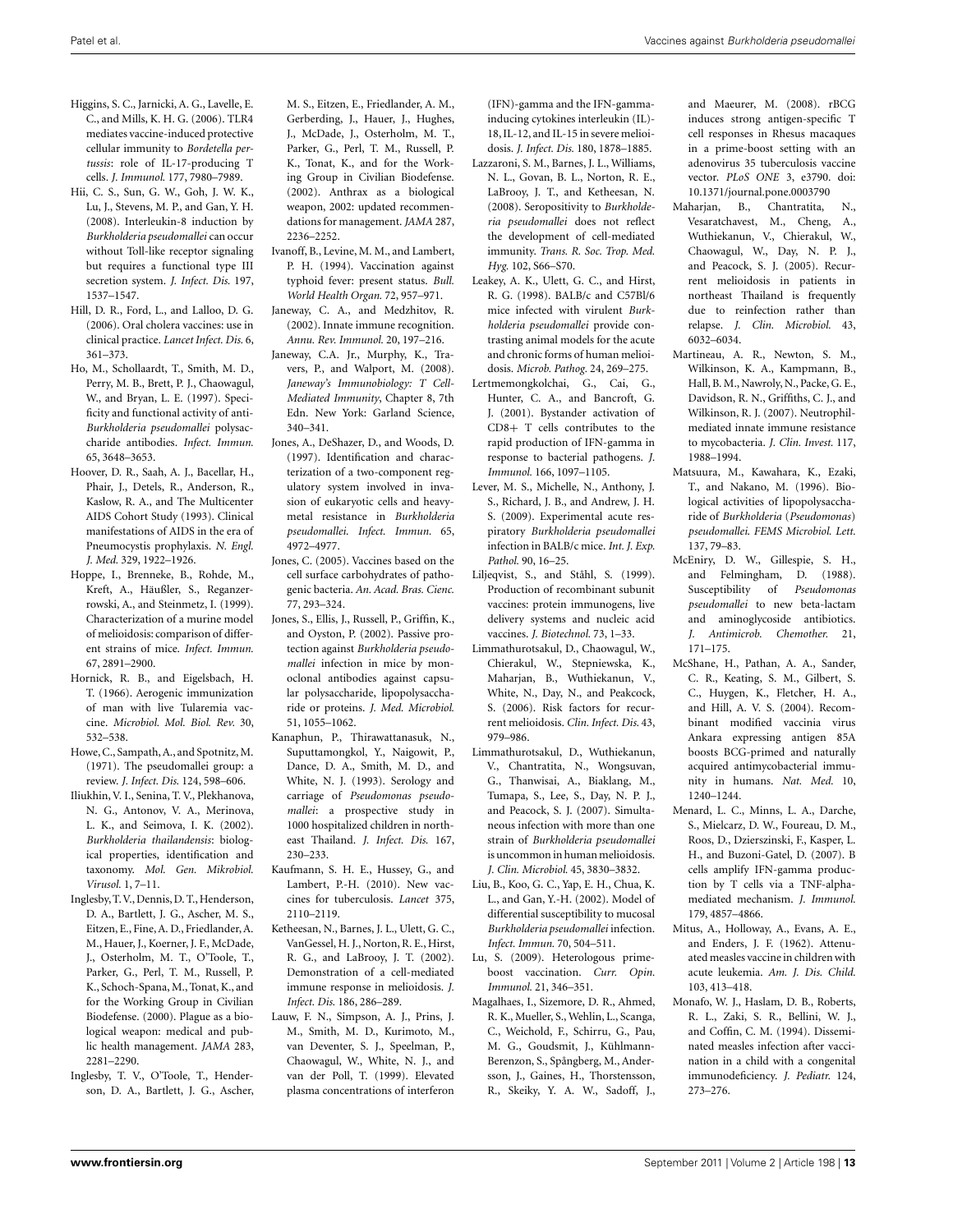- <span id="page-13-0"></span>Mosmann, T. R., Cherwinski, H., Bond, M. W., Giedlin, M. A., and Coffman, R. L. (1986). Two types of murine helper T cell clone. I. Definition according to profiles of lymphokine activities and secreted proteins. *J. Immunol.* 136, 2348–2357.
- Nelson, M., Prior, J. L., Lever, M. S., Jones, H. E., Atkins, T. P., and Titball, R. W. (2004). Evaluation of lipopolysaccharide and capsular polysaccharide as subunit vaccines against experimental melioidosis. *J. Med. Microbiol.* 53, 1177–1182.
- Ngugi, S. A., Ventura, V. V., Qazi, O., Harding, S. V., Kitto, G. B., Estes, D. M., Dell, A., Titball, R. W., Atkins, T. P., Brown, K. A., Hitchen, P. G., and Prior, J. L. (2010). Lipopolysaccharide from *Burkholderia thailandensis* E264 provides protection in a murine model of melioidosis. *Vaccine* 28, 7551–7555.
- Nieves,W., Heang, J.,Asakrah, S., Höner zu Bentrup, K., Roy, C. J., and Morici, L. A. (2010). Immunospecific responses to bacterial elongation factor Tu during *Burkholderia* infection and immunization. *PLoS ONE* 17, e14361. doi: 10.1371/journal.pone.0014361
- Novem, V., Shui, G., Wang, D., Bendt, A. K., Sim, S. H., Liu, Y., Thong, T. W., Sivalingam, S. P., Ooi, E. E., Wenk, M. R., and Tan, G. (2009). Structural and biological diversity of lipopolysaccharides from *Burkholderia pseudomallei* and *Burkholderia thailandensis*. *Clin. Vaccine Immunol.* 16, 1420–1428.
- Perrone, L. A., Ahmad, A., Veguilla, V., Lu, X., Smith, G., Katz, J. M., Pushko, P., and Tumpey, T. M. (2009). Intranasal vaccination with 1918 influenza virus-like particles protects mice and ferrets from lethal 1918 and H5N1 influenza virus challenge. *J. Virol.* 83, 5726–5734.
- Phair, J., Munoz, A., Detels, R., Kaslow, R., Rinaldo, C., and Saah, A. (1990). The risk of *Pneumocystis carinii* pneumonia among men infected with human immunodeficiency virus type 1. *N. Engl. J. Med.* 322, 161–165.
- Piggott, J. A., and Hochholzer, L. (1970). Human melioidosis. A histopathologic study of acute and chronic melioidosis.*Arch. Pathol.* 90, 101–111.
- Pilatz, S., Breitbach, K., Hein, N., Fehlhaber, B., Schulze, J., Brenneke, B., Eberl, L., and Steinmetz, I. (2006). Identification of *Burkholderia pseudomallei* genes required for the intracellular life cycle and in vivo virulence. *Infect. Immun.* 74, 3576–3586.
- Pirofski, L. A., and Casadevall, A. (1998). Use of licensed vaccines

for active immunization of the immunocompromised host. *Clin. Microbiol. Rev.* 11, 1–26.

- Plotkin, S. A. (2009). Vaccines: the fourth century. *Clin. Vaccine Immunol.* 16, 1709–1719.
- Preston, M. J., Gerceker, A. A., Koles, N. L., Pollack, M., and Pier, G. B. (1997). Prophylactic and therapeutic efficacy of immunoglobulin G antibodies to *Pseudomonas aeruginosa* lipopolysaccharide against murine experimental corneal infection. *Invest. Ophthalmol. Vis. Sci.* 38, 1418–1425.
- Puthucheary, S. D., Parasakthi, N., and Lee, M. K. (1992). Septicaemic melioidosis: a review of 50 cases from Malaysia. *Trans. R. Soc. Trop. Med. Hyg.* 86, 683–685.
- Qazi, O., Prior, J. L., Judy, B. M., Whitlock, G. C., Kitto, G. B., Torres, A. G., Estes, D. M., and Brown, K. A. (2008). Sero-characterization of lipopolysaccharide from *Burkholderia thailandensis*. *Trans. R. Soc. Trop. Med. Hyg.* 102, S58–S60.
- Radosevic, K., Wieland, C. W., Rodriguez, A., Weverling, G. J., Mintardjo, R., Gillissen, G., Vogels, R., Skeiky, Y. A. W., Hone, D. M., Sadoff, J. C., van der Poll, T., Havenga, M., and Goudsmit, J. (2007). Protective immune responses to a recombinant adenovirus type 35 tuberculosis vaccine in two mouse strains: CD4 and CD8 T-cell epitope mapping and role of gamma interferon. *Infect. Immun.* 75, 4105–4115.
- Ramsay, S. C., Ketheesan, N., Norton, R., Watson, A. M., and LaBrooy, J. (2002). Peripheral blood lymphocyte subsets in acute human melioidosis. *Eur. J. Clin. Microbiol. Infect. Dis.* 21, 566–568.
- Razak, C. E., Ismail, G., Embim, N., and Omar, O. (1986). Protection studies using whole cells and partially purified toxic material (PPTM) of *Pseudomonas pseudomallei*. *Malays. Appl. Biol.* 15, 105.
- Renella, R., Perez, J. M., Chollet-Martin, S., Sarnacki, S., Fischer, A., Blanche, S., Casanova, J. L., and Picard, C. (2006). *Burkholderia pseudomallei* infection in chronic granulomatous disease. *Eur. J. Pediatr.* 165, 175–177.
- Sander, C. R., Pathan, A. A., Beveridge, N. E. R., Poulton, I., Minassian, A., Alder, N., Van Wijgerden, J., Hill, A. V. S., Gleeson, F. V., Davies, R. J. O., Pasvol, G., and McShane, H. (2009). Safety and immunogenicity of a new tuberculosis vaccine, MVA85A, in *Mycobacterium* tuberculosis-infected individuals.*Am. J. Respir. Crit. Care Med.* 179, 724–733.
- Santanirand, P., Harley, V., Dance, D., Drasar, B., and Bancroft, G. J. (1999). Obligatory role of gamma interferon for host survival in a murine model of infection with *B. pseudomallei. Infect. Immun.* 67, 3593–3600.
- Santanirand, P., Harley, V. S., Dance, D. A., Raynes, J. G., Drasar, B. S., and Bancroft, G. J. (1997). Interferongamma mediates host resistance in a murine model of melioidosis. *Biochem. Soc. Trans.* 25, 287S.
- Santosuosso, M., McCormick, S., Zhang, X., Zganiacz, A., and Xing, Z. (2006). Intranasal boosting with an adenovirus-vectored vaccine markedly enhances protection by parenteral *Mycobacterium bovis* BCG immunization against pulmonary tuberculosis. *Infect. Immun.* 74, 4634–4643.
- Sarkar-Tyson, M., Smither, S. J., Harding, S. V., Atkins, T. P., and Titball, R. W. (2009). Protective efficacy of heat-inactivated *B. thailandensis, B. mallei or B. pseudomallei* against experimental melioidosis and glanders. *Vaccine* 27, 4447–4445.
- Sarkar-Tyson, M., Thwaite, J. E., Harding, S. V., Smither, S. J., Oyston, P. C. F., Atkins, T. P., and Titball, R. W. (2007). Polysaccharides and virulence of *Burkholderia pseudomallei*. *J. Med. Microbiol.* 56, 1005–1010.
- Scapini, P., Lapinet-Vera, J. A., Gasperini, S., Calzetti, F., Bazzoni, F., and Cassatella, M. A. (2000). The neutrophil as a cellular source of chemokines. *Immunol. Rev.* 177, 195–203.
- Segal, A. W. (2004). How neutrophils kill microbes. *Annu. Rev. Immunol.* 23, 197–223.
- Sharma, S. K., Mohan, A., and Kadhiravan, T. (2005). HIV-TB co-infection: epidemiology, diagnosis and management. *Indian J. Med. Res.* 121, 550–567.
- Simpson, A. J., Smith, M. D., Weverling, G. J., Suputtamongkol, Y., Angus, B. J., Chaowagul, W., White, N. J., van Deventer, S. J., and Prins, J. M. (2000). Prognostic value of cytokine concentrations (tumor necrosis factor-alpha, interleukin-6, and interleukin-10) and clinical parameters in severe melioidosis. *J. Infect. Dis.* 181, 621–625.
- Simpson, A. J., Suputtamongkol, Y., Smith, M. D., Angus, B. J., Rajanuwong, A., Wuthiekanun, V., Howe, P. A., Walsh, A. L., Chaowagul, W., and White, N. J. (1999). Comparison of imipenem and ceftazidime as therapy for severe melioidosis. *Clin. Infect. Dis.* 29, 381–387.
- Smith, M. D., Angus, B. J., Wuthiekanun, V., and White, N. J. (1997). Arabinose assimilation defines a

nonvirulent biotype of *Burkholderia pseudomallei. Infect. Immu.* 65, 4319–4321.

- Sprague, L. D., and Neubauer,H. (2004). Melioidosis in animals: a review on epizootiology, diagnosis and clinical presentation. *J. Vet. Med. Ser. B Infect. Dis. Vet. Public Health* 51, 305–320.
- Stevens, M. P., Haque, A., Atkins, T., Hill, J., Wood, M. W., Easton, A., Nelson, M., Underwood-Fowler, C., Titball, R. W., Bancroft, G. J., and Galyov, E. E. (2004). Attenuated virulence and protective efficacy of a *Burkholderia pseudomallei* bsa type III secretion mutant in murine models of melioidosis. *Microbiology* 150, 2669–2676.
- Su, Y.-C., Wan, K.-L., Mohamed, R., and Nathan, S. (2010). Immunization with the recombinant *Burkholderia pseudomallei* outer membrane protein Omp85 induces protective immunity in mice. *Vaccine* 28, 5005–5011.
- Suputtamongkol, Y., Chaowagul, W., Chetchotisakd, P., Lertpatanasuwun, N., Intaranongpai, S., Ruchutrakool, T., Budhsarawong, D., Mootsikapun, P.,Wuthiekanun,V., Teerawatasook, N., and Lulitanond, A. (1999). Risk factors for melioidosis and bacteremic melioidosis. *Clin. Infect. Dis.* 29, 408–413.
- Suputtamongkol, Y., Kwiatkowski, D., Dance, D. A., Chaowagul, W., and White, N. J. (1992). Tumor necrosis factor in septicemic melioidosis. *J. Infect. Dis.* 165, 561–564.
- Tan, G.-Y. G., Liu, Y., Sivalingam, S. P., Sim, S.-H., Wang, D., Paucod, J.-C., Gauthier, Y., and Ooi, E.- E. (2008). *Burkholderia pseudomallei* aerosol infection results in differential inflammatory responses in BALB/c and C57Bl/6 mice. *J. Med. Microbiol.* 57, 508–515.
- Tanphaichitra, D., and Srimuang, S. (1984). Cellular immunity (T-cell subset using monoclonal antibody) in tuberculosis, melioidosis, pasteurellosis, penicilliosis; and role of levamisole and isoprinosine. *Dev. Biol. Stand.* 57, 117–123.
- Taylor, P. R., Martinez-Pomares, L., Stacey, M., Lin, H. H., Brown, G. D., and Gordon, S. (2005). Macrophage receptors and immune recognition. *Annu. Rev. Immunol.* 23, 901–944.
- Thomsen, A. R., Johansen, J., Marker, O., and Christensen, J. P. (1996). Exhaustion of CTL memory and recrudescence of viremia in lymphocytic choriomeningitis virus-infected MHC class II-deficient mice and B celldeficient mice. *J. Immunol.* 157, 3074–3080.